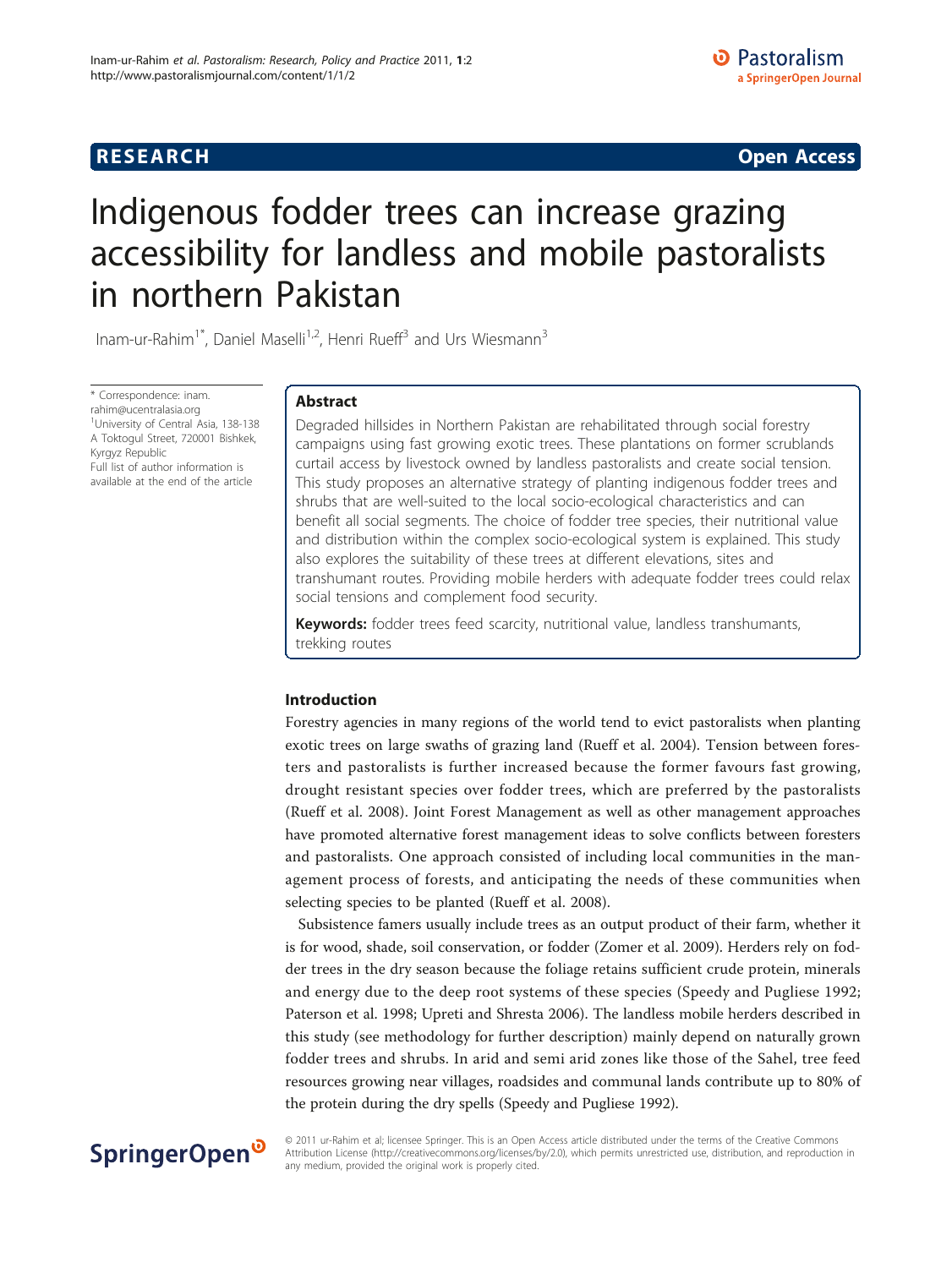Having access to fodder plants and being able to use them also depends on social status. In Pakistan, this relates to landowner relative to landless mobile herders and on the elevation distribution of fodder trees and shrubs. In Northern Pakistan, collapsing traditional institutions that formerly managed communal hillsides, and the inability of the new formal institutions to provide alternatives, led to severe deforestation and hillside degradation ([Rahim and Viaro 2002\)](#page-18-0). To address this issue, social forestry initiatives emerged in the early 1980's and lasted until the end of the century [\(Leede et al. 1999\)](#page-18-0). To rehabilitate the overused mountain slopes, tree species planted for social forestry projects included Eucalyptus camaldulensis, Pinus roxburghii and Robinia pseudoacacia. These species were more applicable to watershed rehabilitation functions than to meet the needs of people ([Rahim and Viaro 2002](#page-18-0)). Landowners either evicted herders or made hillsides inaccessible to them. From the landowners' perspective, this was a necessary move to protect any planted trees ([Leede et al. 1999\)](#page-18-0). Between 1980 and 1999, the plantation campaigns reduced the possible access to free grazing areas for mobile herders by 54.5% and reduced access to leased winter grazing areas by 75.9% ([Leede et al. 1999](#page-18-0)).

Forest cover with exotic species not only replaced the traditional silvo-pastoral forages ([Rahim and Viaro 2002\)](#page-18-0) but was also perceived as a negative development by nomadic grazers, despite an increase in grass and tree cover on the protected sites ([Leede et al. 1999](#page-18-0)). As a result, the average herd size of the landless pastoralist decreased from 340 to 140 goats and sheep. About 25% of the landless mobile sheep and goat herders sold all their animals and ended up as cropping labour or finding daily wage labour elsewhere ([Leede et al. 1999](#page-18-0)). The net result was that the absent landlords, having ownership rights but no direct dependence on hillsides, were rewarded by reaping the benefits through sale of fuel from wood and could increase their control over the hillside, whereas the landless herders, dependent on hillsides for their livelihoods, were left to bear the cost [\(Rahim and Viaro 2002](#page-18-0)).

With plantations of indigenous fodder trees in the hillsides, the interests of both landowners (tenure, rent) and landless herders (availability of fodder from trees and shrubs) can be achieved. With the incentive of increased feed availability from fodder trees and shrubs, the landless herders will be more likely to temporarily restrict part of their herd (especially goats) from the hillside to allow establishment of the forest cover.

Although many development programmes in the Himalayan Hindu-Kush Mountains plant fodder trees, they ignore indigenous species and introduce exotic species ([Komwi](#page-18-0)[hangilo et al. 1995](#page-18-0)). This study identifies key fodder trees and shrubs, their nutritional value and distribution at different elevations. Further, this study assesses the utilization and access by different social groups to identify trees and shrubs suited to different locations and that can meet the needs of herders in terms of forage for their animals.

#### Study area

The study was conducted in Buner and Swat in the Trans-Himalayan sub-humid, subtropical to semi-arid temperate zone, occupying part of the Malakand Division. Physically, the valley lies in the Hindu-Kush mountain ranges, but climatically it resembles the bordering Himalayan mountain range. The study area was located on the right bank of the Indus River, between 34.29 to 35.30 degrees north and 72.39 to 72.34 degrees west. Narrow valleys with gentle to steep hill slopes (average 33% slope) characterize the area. It extends 100 km from the foothills of Chagharzai valley in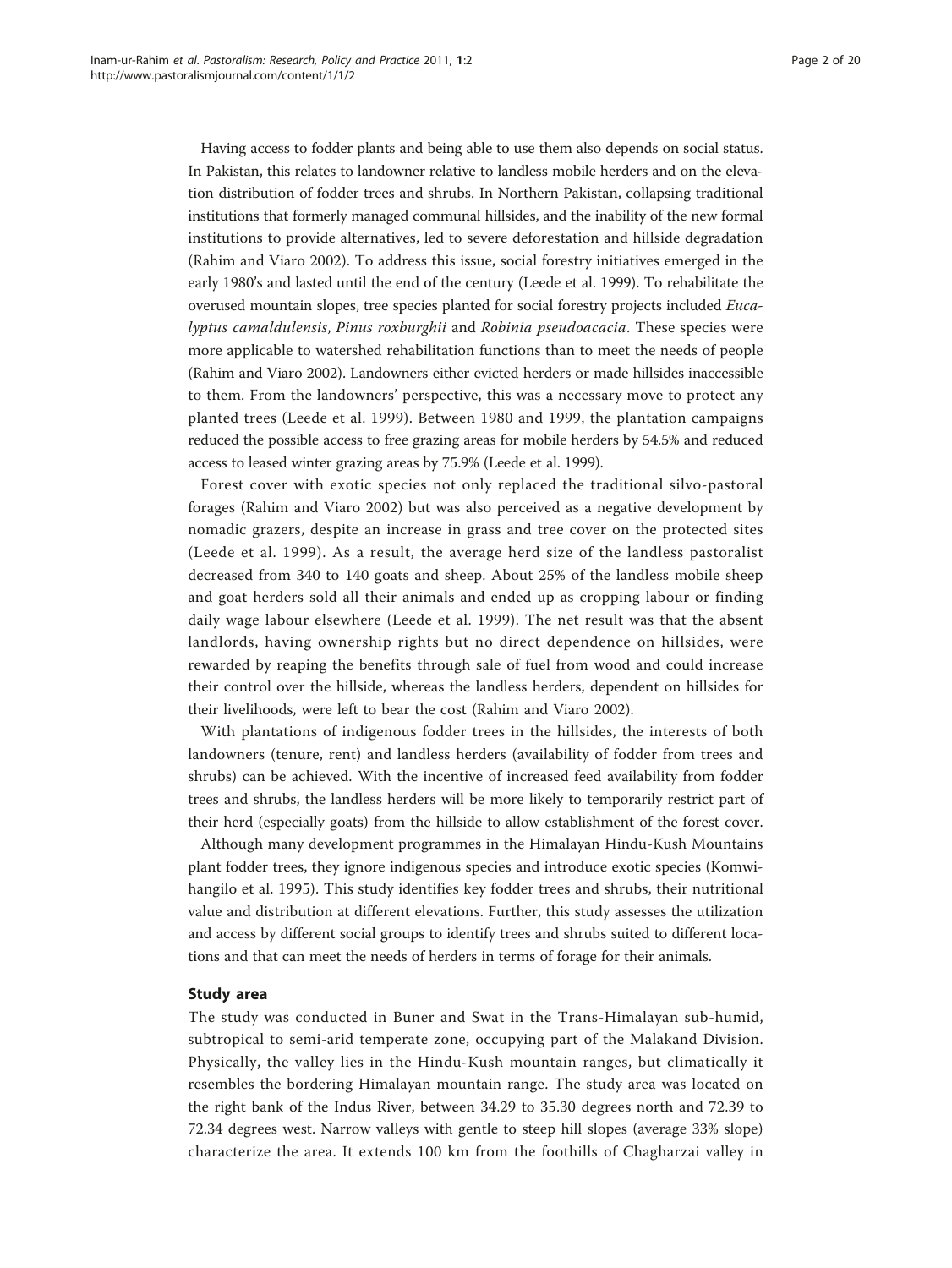Buner (up to 800 m altitude) in the south to Kalam in Swat Kohistan in the northnortheast (greater than 2000 m altitude) (see Figure 1). The annual precipitation varies from 600 to 1000 mm and occurs mostly during summer (mid-July to mid-September) and spring (February to May). Transhumant herders come to Buner foothills during winter and proceed to upland pastures near Kalam during summer. At upper elevations, a mono-seasonal cropping pattern dominates, particularly on northern slopes, whereas at middle and lower elevations the cropping is bi-seasonal. The Sino-Japanese vegetation region extends through Nepal and Kashmir and occupies the entire valley ([Ahmad and Sirajuddin 1996\)](#page-18-0). The extremely rich and diverse vegetation is

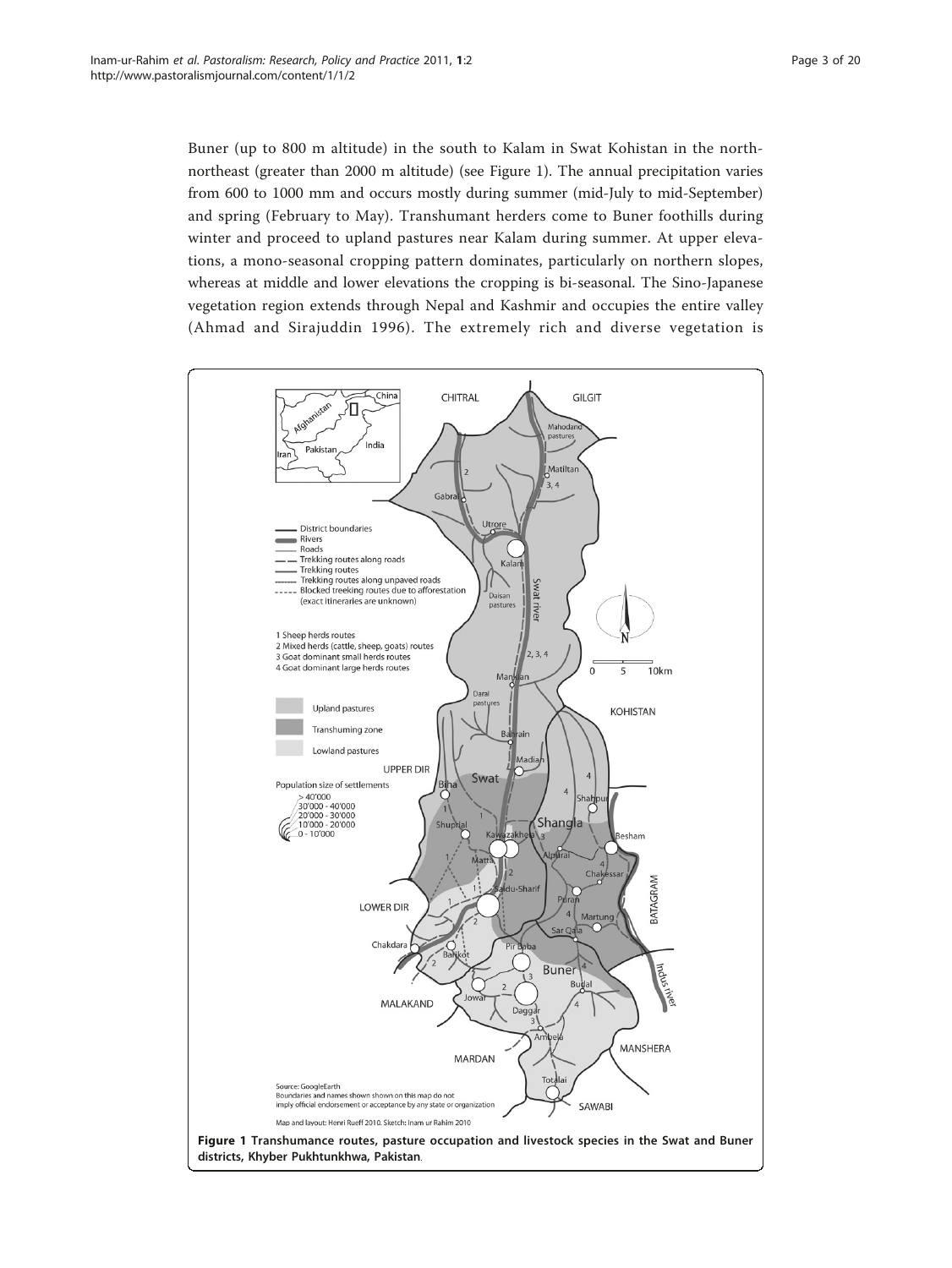characterized by the evergreen pine-oak with a transition to scrub, dominated by the large pinnate leaved families [\(Boufford and Ohba 1998\)](#page-18-0).

All households possess livestock, including both landowners and tenants of the lower elevation sedentary zones. The landowner herds contain 2 to 5 buffaloes and a pair of draught bulls. The tenant herd may contain 4 to 7 buffaloes or cows and young bovine stock, a pair of draught bulls, 1 to 2 equines and 8 to 15 goats or sheep. The nomadic or transhumant pastoral flocks may contain 100 to 150 goats and sheep, a few cattle to meet the milk requirements of the family (2 to 4 cows), and a few equines for load carrying and riding (2 to 4 mules, donkeys or horses) [\(Agriculture Census Organization](#page-18-0) [2006\)](#page-18-0). Household land holdings are typically small and rarely exceed 3 hectares, including private grazing land.

Agriculture is predominantly oriented towards mixed farming in which livestock plays a crucial role. At lower elevations a sedentary system predominates, whereas semi-migratory and migratory systems predominate at higher elevations. Typical of most arid and semi-arid mountain regions, transhumant pastoralists are among the poorest and most powerless communities. This trend is compounded on the one hand by the increased frequency of climate extremes and on the other hand by economic pressures on farmers through high input farming and unsustainable farming practices which further damage mountain slopes ([FAO 2002](#page-18-0)).

#### Background on land tenure

The territory used by landless transhumant herders in the Malakand region of Northern Pakistan is divided into three parts: (1) the lowlands below 1250 m towards the south, (2) the intermediary zones from 1250 to 3000 m, and (3) the uplands above 3000 m towards the north. The lowland and a large portion of the intermediary zones are mostly occupied by the Yousafzai Afghans, while the uplands and a small portion of the intermediary zone are occupied by the Kohistani Dards. Lowlands and intermediary zones have multi-seasonal irrigated cropping and mono- and bi-seasonal rain-fed agriculture, while the only type of agriculture in the uplands is mono-seasonal and irrigated. The irrigated lands are used by landowners while the rain-fed and grazing lands are rented out. Pastures are rented under a communal regime, while cropping is on an individual tenancy basis ([Rahim and Viaro 2002\)](#page-18-0). Herders usually assign a contractor to negotiate the rental contract with landowners on a yearly basis. A sub-let is then arranged for each herder individually on a per-animal basis. As the number of animal increases, the cost per animal decreases.

About 40 years ago, before major land reforms and land use changes were implemented, agriculturalists and pastoralists benefited each other. The six weeks transhumance journey of landless pastoralists was in phase with staple harvesting of agriculturalists. Thus, while herders progressed towards their upland pastures in early summer, their animals were stubble fed on freshly harvested fields while the animals would leave their manure fertilizing the land. Agriculturalists would reward herders with staple flour. The same happened in autumn while transiting back to the lowlands. This complementary relationship ceased when staple cultivation was replaced with commercial vegetable and orchards, and when surrounding hill slopes were closed for afforestation programmes.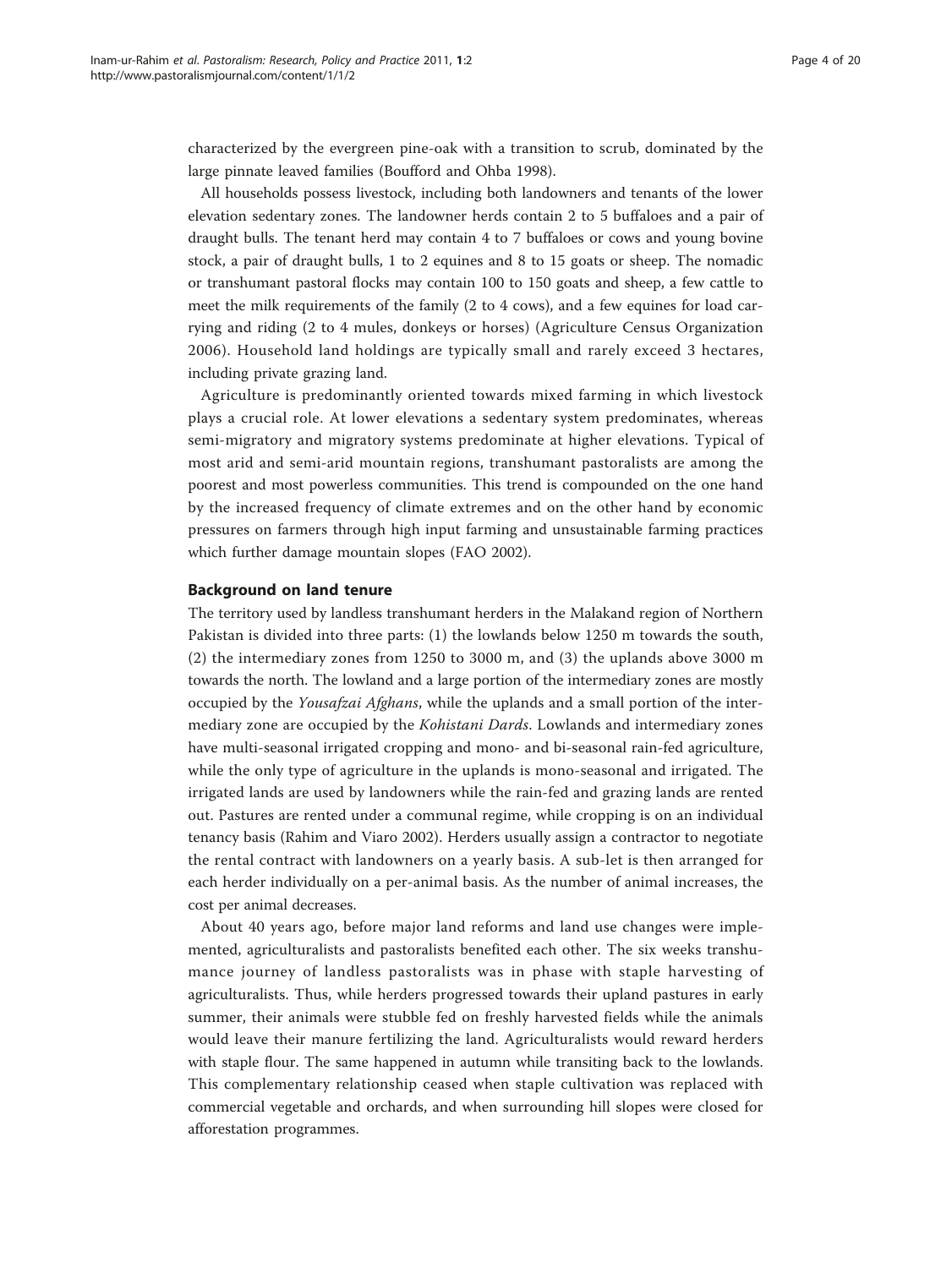After the merger of the independent princely states of Swat, Dir and Chitral into Pakistan, new regulatory mechanisms were introduced. The forests, scrubs and upland pastures were declared state property, though only of de jure nature since previous communal arrangements continued to persist. Furthermore, the land reform act which was introduced in 1974 under Bhutto's regime (1971-78) prevented tenants' eviction, which further complicated the overall tenure situation. Some tenants refused to pay rents, which led to a series of armed conflicts with the landowners. As a result of tenure disputes and the loosening control on hillside resources, the subsequent 10 years experienced a classical "Tragedy of the Commons" (Hardin, 1968) situation, whereby entire forests on lowland hillsides were chopped down and shrubs uprooted by poor villagers. The sheep and goat herders were not among such claimants because of their mobile livelihood, but they were among the main losers, as they depended on the vegetation of these hillsides for grazing and browsing. Such events compelled the landowners to privatize hillsides and to sell them to the occupants. Still, the Yousafzai held most of the lowland. In the upland the *Kohistani Dard* face no such tenure disputes.

To rehabilitate the degraded hillsides, different "Social Forestry" and "Watershed Management" projects started in the region in 1985. The arrangement was that the landowners would let foresters plant on their land and manage plantations. After five years, the plantation would be handed to the landowners. The success of these afforestation projects required that transhumant herders be excluded ([Leede et al. 1999\)](#page-18-0). The communal landowners losing grip on their hillsides saw the foresters' offer as an opportunity to expel the tenants and have control over their land. The plantations in themselves did not interest landowners too much, even if they could get an income from the fuelwood after the 5 year period.

Afforestation campaigns further reduced the space for grazing and browsing for the landless herders' livestock and reduced significantly the flock sizes. A case study ([Leede et al. 1999\)](#page-18-0) in six villages in lowlands in the region revealed that the total grazing land was reduced by 55% because of afforestation. Consequently, the average flock size of the transhumant herders there reduced from about 340 to 200 sheep and goats per herd. Many of the traditional trekking routes of transhumant herders were blocked by the afforestation programs, obliging herders to use roads and to have two or three additional shepherds to protect animals from the traffic. Furthermore, a sizable proportion of the herders were obliged to leave the profession and ended up as daily wage labourers. Clearly afforestation programs have contributed to marginalizing herders.

#### Methodology

#### Identification of consumable forages and their patterns of use

A questionnaire containing two parts was prepared to interview farmers at lower, middle and upper elevations of the study area. Thirty-nine traditional male common houses (locally known as Hujra that represent 40 to 100 households in a village ward) in different villages were visited to interview the landowners and tenants. In total, 195 individuals from each social group (landowners, tenants and transhumant livestock herders) were interviewed. The primary male household heads among landowners and tenants identified the local expert for identification of trees and shrubs. The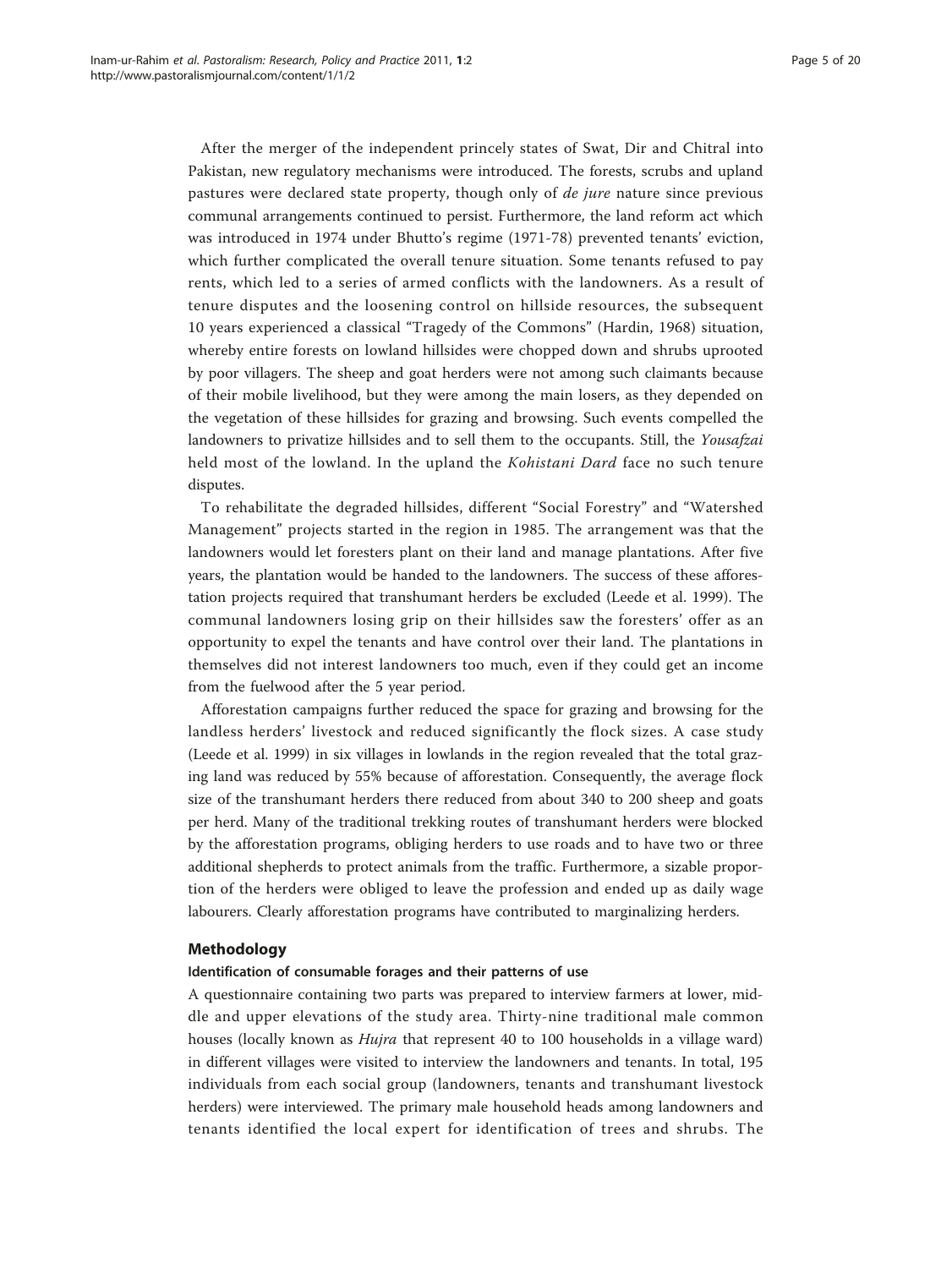questionnaire was pre-tested on nine respondents, three at each elevation, before proceeding with the data collection.

The first part of the questionnaire was related to the identification of different fodder trees and shrubs species, season of availability and use, main user group (livestock species to be fed) and trends in its availability. Farmers and nomads were asked for the tree and shrub names in their local language (Pushtu), and the sample was collected and preserved for subsequent botanical identification. Initially all the available forage species were identified with local names prior to entering them into the questionnaire. The second part of the questionnaire referred to feeding patterns of different livestock species during different seasons.

#### Sampling of trees and shrubs

The samples of all identified fodder trees and shrub species were collected and preserved in the form of a catalogue. The catalogue was used for botanical identification in Pakistan, at the Department of Botany, Islamia College, University of Peshawar, and at the Pakistan Forest Institute in Peshawar. Twenty of the most commonly used and available fodder trees and ten most commonly used fodder shrubs at different elevations and slopes within the study area, and consumed by different categories of livestock, were selected for further evaluation. The samples were collected by farmers during the harvest season. The leaf samples were randomly collected from selected villages. A portion of the foliage consumed by livestock, as identified by the key respondent, was harvested for chemical analysis, digestibility and palatability experiments.

For each of the tree and shrub fodder specimens, 15 kg samples were collected, airdried and transported for nutritional evaluation and palatability trials. The air-dried samples were chopped 2 to 3 cm in length and stored in polythene bags. From each sample, 4 kg of air-dried material was stored locally for palatability testing and 2 kg of that material was saved for further analysis and in vitro digestibility studies. The remaining material was mixed and used to feed the experimental animals (for palatability and digestibility trials) during experiment and adjustment periods.

#### Nutritional evaluation of range forages

To analyze forages, moisture content is important, as animal nutrient requirements are expressed on a dry matter basis ([Shenk and Barnes 1985\)](#page-18-0). Protein is necessary for the production of milk, muscle, wool and hair and to replace proteins lost during maintenance [\(Minson 1990](#page-18-0)). Animals are not able to extract all nutrients present in feeds. The actual value of ingested nutrients depends on digestibility, since undigested nutrients are not utilized by the body. Digestibility is usually the first measure of nutritive value and is used as an index of the feeding value of herbage [\(Minson 1987\)](#page-18-0). In vitro dry matter digestibility (IVDMD) is considered to be a good predictor of in vivo digestibility ([Marten and Barnes 1980\)](#page-18-0). The energy value of a quantity of forage varies as a function of its digestibility and can be derived from the digestibility of the feed ([Huston and Pinchak 1993\)](#page-18-0).

The air-dried forage samples collected during the research were further dried in a forced drought oven at 60°C. These samples were then analyzed for chemical constituents of forages, such as Dry Matter (DM) and Nitrogen ([AOAC 1990](#page-18-0)). For IVDMD,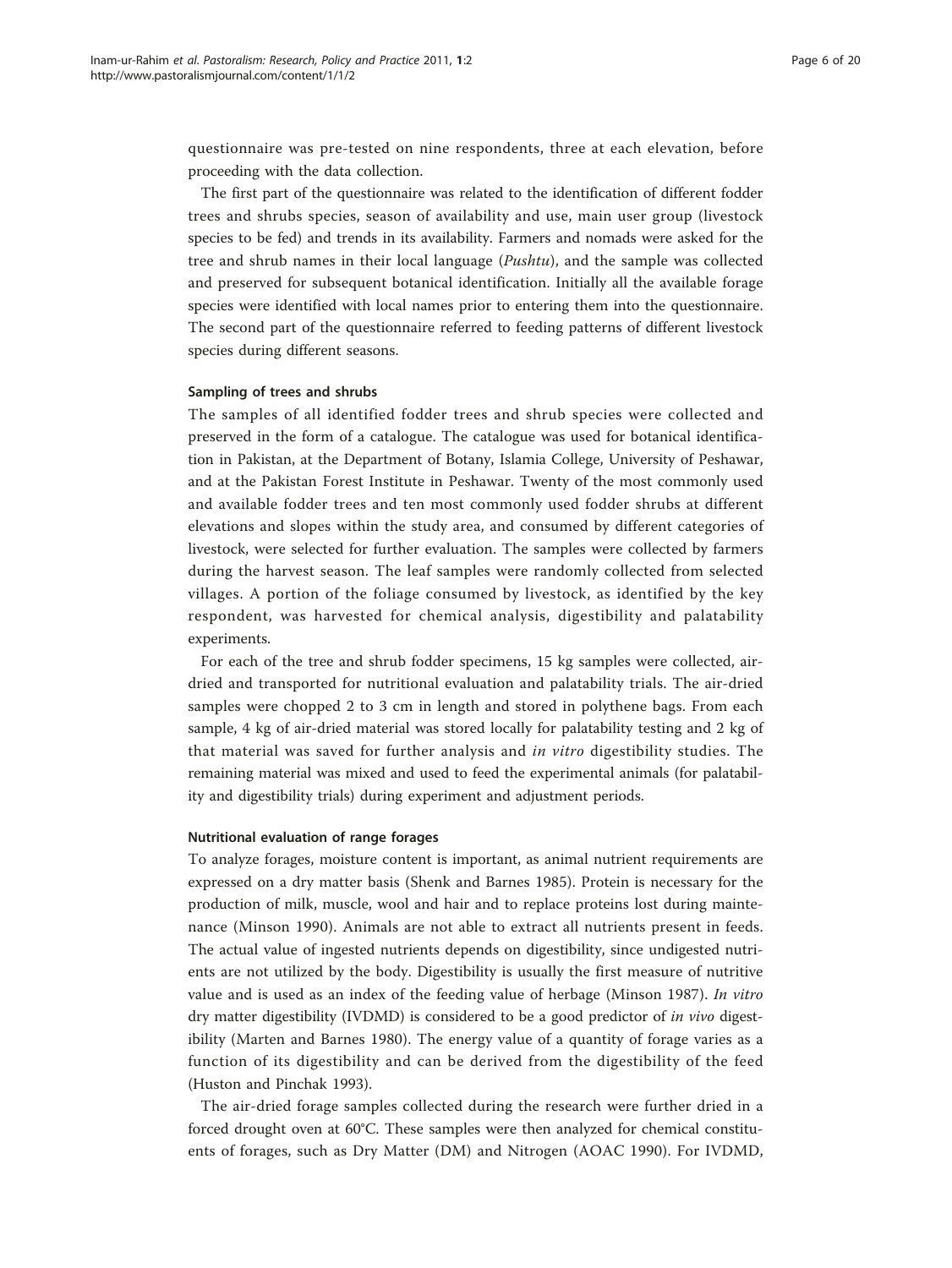oven dried samples were ground and incubated at  $37 \pm 1^{\circ}$ C for 48 hours between pH 6.7 - 7.0 in an all glass system using 45 ml of inoculum. The inoculum consisted of 36 ml McDougal's artificial saliva and 9.0 ml strained fresh rumen liquor from grass fed sheep. After incubation and centrifugation the residue was treated for 48 hours with pepsin in weak acid (pH 2.0). The final residue was a measure of *in vivo* digestibility and consisted of undigested plant cell walls and bacterial debris ([Tilley and Terry](#page-18-0) [1963](#page-18-0)).

The palatability and digestibility of forage determine the amount of feed that an animal will consume and convert into products [\(Etgen and Reaves 1978\)](#page-18-0). Ruminants attempt to select a diet that promotes high level of feed intake (Cooper et al. 1996). Potential Intake Rate (PIR) is thus the best indicator of palatability ([Kenney and Black](#page-18-0) [1984](#page-18-0)).

To estimate PIR, four mature local sheep, 2 to 3 years old with an average body weight of 40 kg, were purchased from the local livestock market. These sheep were drenched for internal parasites prior to their use in the experiments. Experiments for palatability measurements were conducted at the Civil Veterinary Dispensary, Deewana Baba, in the Buner District of the Malakand Division. During preliminary periods, each animal was fed about 800 g/day. The diet consisted of 80% mixed grass hay and 20% concentrate mixture. Feed provided during the preliminary period contained 10% crude protein (CP) and 2.0 Mcal/kg of Metabolizable Energy (ME). Prior to the experiment, the sheep were adapted to the dried tree and shrub leaves, and trained to consume the samples by repeatedly offering the test samples to them. It took about five weeks to accustom the sheep to the fodder tree and shrub leaves and the experimental procedure before any measurements were taken. The PIR for different forages was determined through the procedure adopted by Atiq-ur-Rehman [Atiq-ur-Rehman](#page-18-0) [\(1995\)](#page-18-0). Each forage species was offered to the sheep for a set of comparisons consisting of four consecutive periods of one minute each at ten minute intervals. Sheep were offered forages in suitable plastic containers to ensure that some forage was left over after one minute of feed consumption.

#### Statistical Analysis

The qualitative data on availability and use pattern were summarized in tables, whereas the mean of eight sub-samples analysed for each fodder tree and fodder shrub for DM, CP and IVDMD were calculated to estimate nutritional value. The data for PIR was analyzed using analysis of variance in a group balanced block design ([Gomez and](#page-18-0) [Gomez 1984\)](#page-18-0) and the means were compared by least significant difference ([Steel and](#page-18-0) [Torrie 1982](#page-18-0)).

#### Results and discussions

#### Seasonal variation in use of fodder from trees and shrubs

Different fodder trees and shrubs contribute to the ration of livestock during different seasons. The farmers in the study area identify six seasons based on a local feeding/ cropping calendar. In general, there are two seasons of scarce feed resources reported in the study area: the dry summer season covering a period from early June to mid-July, and winter from early December to the end of February. Fodder trees contribute to livestock rations especially during these scarce seasons. As elevation increase, the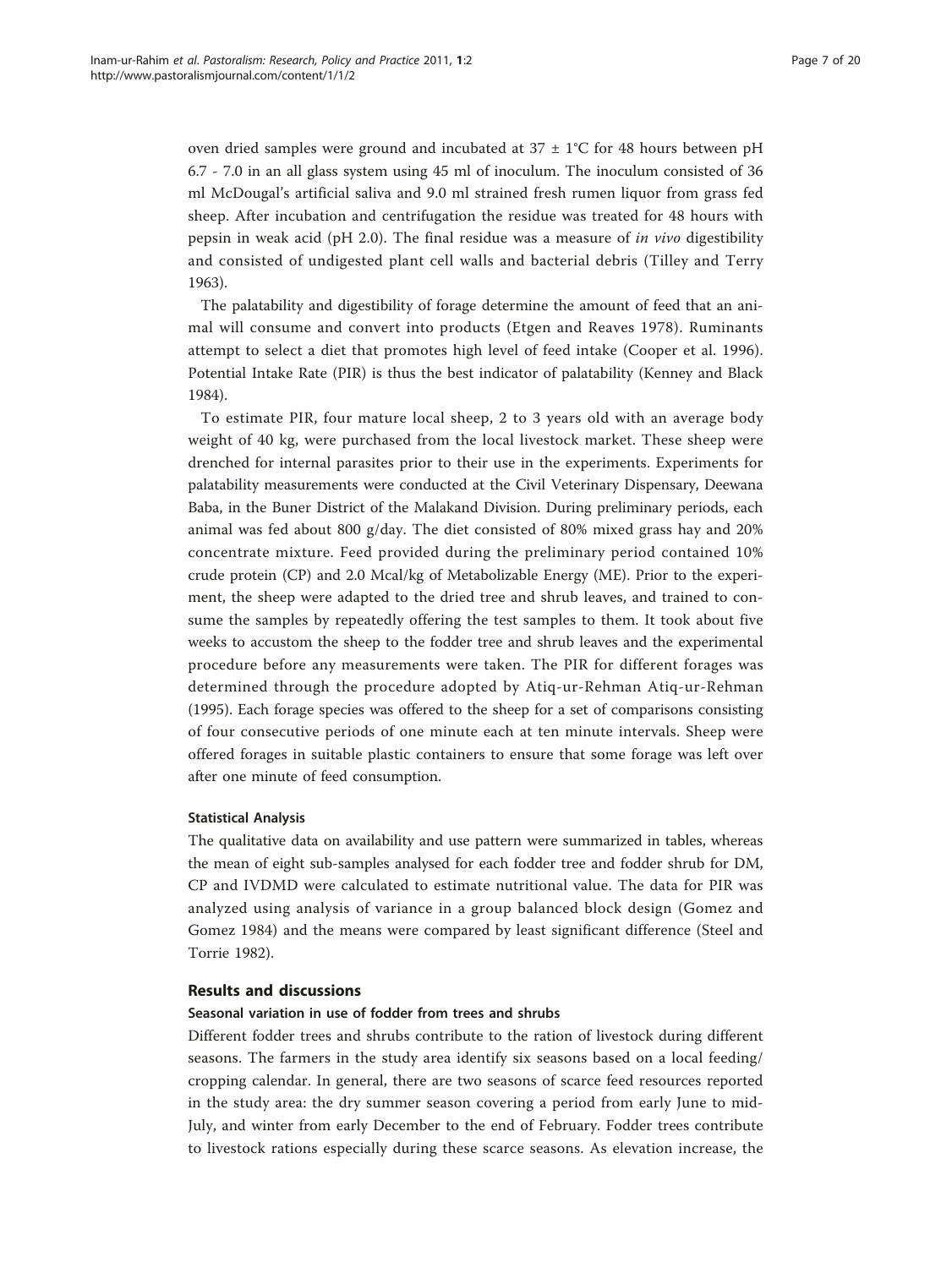length of the dry summer scarce season reduces. Conversely, the winter scarce season is longer at higher elevations and shorter at lower elevations. The use of some fodder trees extends beyond the typical scarce season. Some of the shrubs are being freely browsed throughout the entire year, whereas others are lopped and provide foliage for intensive feeding during the scarce seasons. Table [1](#page-8-0) summarizes the availability and use of fodder trees and shrubs during different seasons.

In addition to tree and shrub leaves, sheep and goats consume the seed pods of Robinia pseudoacacia, Acacia modesta and Acacia nilotica in autumn. Diospyros lotus is a fruit tree. However, the leaves are lopped during years of extended summer drought at the expense of fruit production. The leaves of Aesculus indica are lopped during autumn and dried for feeding during winter. Dodonaea viscosa is a lowland unpalatable shrub. However, the transhumant herders force their sheep and goats to browse these leaves as they are believed to have a de-worming effect. Cotoneaster nummularia and Impatiens bicolor are not only browsed, but also lopped by transhumant herders for feeding the kids and lambs at the barn when the dams are away grazing on pastures.

#### Availability and patterns of use of fodder trees and shrubs at different elevations

Understanding the distribution of fodder trees according to elevation provides important information on how tree planting programmes should be organized to benefit herders (table [2\)](#page-9-0). Also, the species of fodder trees and shrubs used vary by livestock species, age group, and production level. Betula utilis trees are available at very high elevations, mainly in the upland pastures, where no other tree species can grow. Corylus avellana trees are available in the subalpine forest zone. The leaves of Betula utilis are pruned specifically to feed weak calves that cannot thrive well in the uplands. The leaves of *Corylus avellana* are pruned and fed fresh to young calves, kids, and dams just after parturition. Salix tetrasperma is common in the riparian zones of torrent streams and rivers at all elevations. Its leaves are pruned for feeding all categories of livestock, and mainly for herds of landless tenants and herders. During periods of scarcity, the leaves are lopped by landowners as well. However, after the period of scarcity, the marginal social segments, particularly the sedentary tenants, still utilize the leaves of this evergreen tree for feeding their goats and calves. Aesculus indica is available at all elevations and is mainly used for shading at lower and middle elevations. At high elevations, where the period of scarcity is longer, landowners regularly lop leaves of this tree in late summer and autumn. The leaves are stored alongside hay and used to feed all categories of livestock in winter. The leaves of Quercus incana and Quercus dilatata at higher elevations remain green throughout the winter and are the only source of green foliage for wintering livestock. The leaves of Quercus incana are used to feed all categories of animal, whereas the leaves of Quercus dilatata are fed only to non-milking and non-pregnant animals because of a belief that it would reduce milk production and induce abortion in pregnant animals. Morus alba is mainly a shade tree available at strategic locations in villages, such as inside the courtyards of houses and *Hujras*<sup>a</sup>. It is also planted at the junctions of croplands to provide shade for those working in the field in summer time. However, after the early summer harvest and at the end of the ploughing season, the leaves are lopped for feeding livestock. Morus nigra is less appreciated because of its black coloured fruit that makes the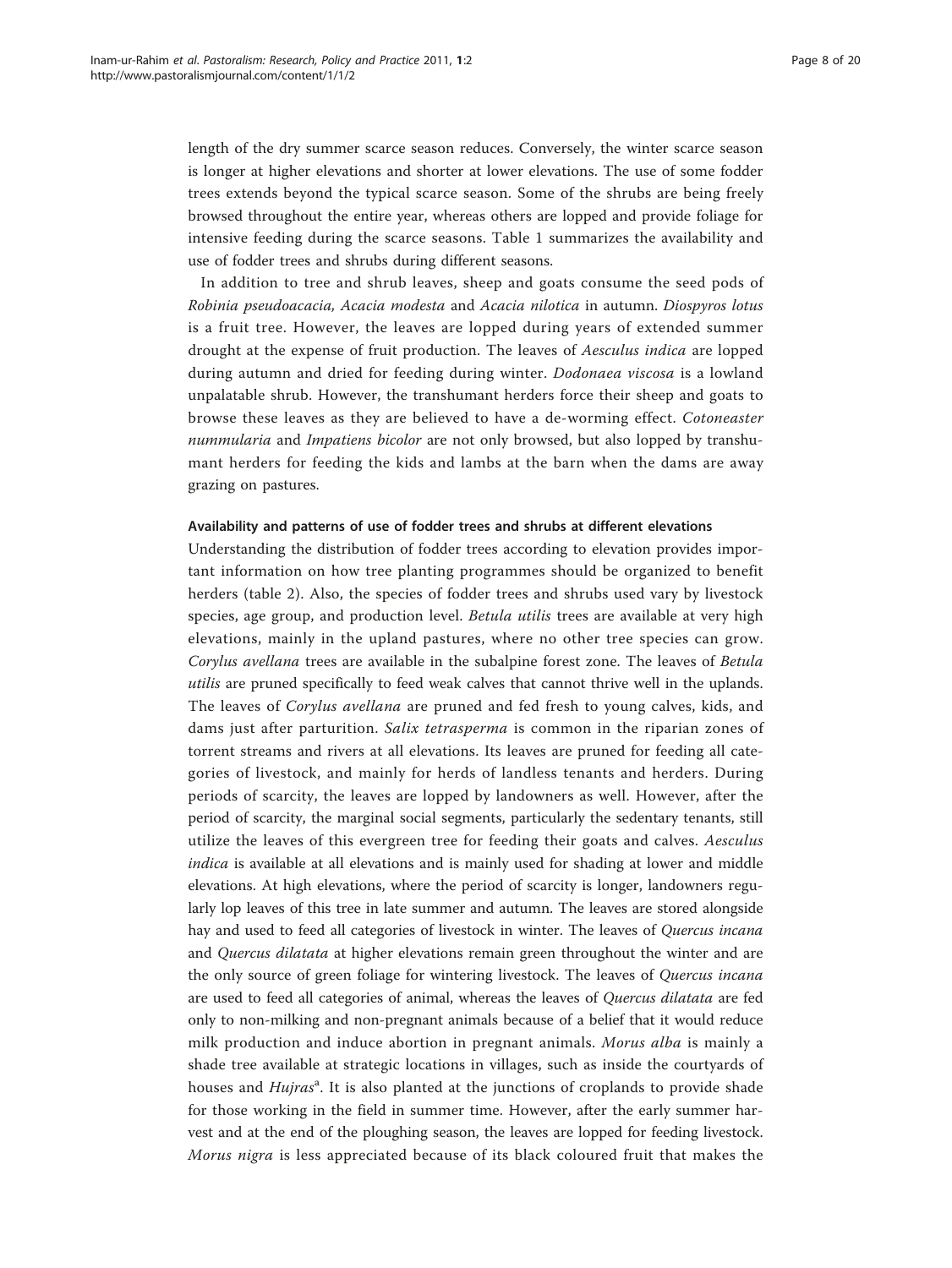| Spring<br>Wet<br>Early<br>Late<br>Dry<br>summer<br>summer<br>autumn<br>autumn<br><b>Trees</b><br>Aesculus indica<br>Jawaz<br>D<br>D<br>F<br>F<br>Quercus incana<br>Spin Banj<br>F<br>F<br>Olea cuspidate<br>Khona<br>F<br>F<br>Grewia oppositifolia<br>Pastaoonay<br>F<br>F<br>Ficus sarmentosa<br>Batinzer<br>F<br>F<br>Zizyphus jujuba<br>Baira<br>F<br>F<br>P<br>Acacia modesta<br>Keeker<br>F<br>F<br>P<br>Acacia nilotica<br>Palousa<br>F<br>F<br>Quercus dilatata<br>Tour Banj<br>F<br>F<br>F<br>P<br>Robinia<br>Angrezi Keekar<br>pseudoacacia<br>F<br>F<br>Betula utilis<br>Braj<br>F<br>F<br>Corylus avellana<br>Zangali badam<br>F<br>F<br>Tour Amluk<br>Diospyros lotus<br>F<br>F<br>Morus alba<br>Spin Toot<br>F<br>F<br>Tour Toot<br>Morus nigra<br>F<br>F<br>Ailanthus chinensis<br>Laintus<br>F<br>F<br>Wala<br>F<br>Salix tetrasperma<br>F<br>F<br>F<br>Celtis australis<br>Tagha<br>F<br>F<br>F<br>Celtis caucasica<br>Khangrho<br>Melia azedarach<br>Shandai<br>F<br>F<br><b>Shrubs</b><br>F/B<br>F/B<br>Cotoneaster<br>Mamanra<br>nummularia<br>F<br>F<br>Impatiens bicolor<br>Baikrhai<br>B<br>B<br>Myrsine Africana<br>Marourhang<br>B<br>Anisomeles indica<br>Tour Panra<br>B<br>B<br>Ghwarhaskey<br>B<br>Dodonaea viscosa<br>B<br>Indigofera<br>B<br>Gwaraija<br>heterantha<br>Indigofera<br>Kainthai<br>B<br>B<br>B<br>B<br>gerardiana<br>Debregeasia<br>B<br>B<br>B<br>B<br>B<br>Ajlai<br>salicifolia<br>B<br>B<br>B<br>B<br>B<br>Artemisia maritima<br>Jaokay | Fodder plant | Local name in<br>Pushtu | Type of fodder use during each season |  |  |  |  |        |  |  |  |  |
|-----------------------------------------------------------------------------------------------------------------------------------------------------------------------------------------------------------------------------------------------------------------------------------------------------------------------------------------------------------------------------------------------------------------------------------------------------------------------------------------------------------------------------------------------------------------------------------------------------------------------------------------------------------------------------------------------------------------------------------------------------------------------------------------------------------------------------------------------------------------------------------------------------------------------------------------------------------------------------------------------------------------------------------------------------------------------------------------------------------------------------------------------------------------------------------------------------------------------------------------------------------------------------------------------------------------------------------------------------------------------------------------------------------------------------------------------------------------------------------------|--------------|-------------------------|---------------------------------------|--|--|--|--|--------|--|--|--|--|
|                                                                                                                                                                                                                                                                                                                                                                                                                                                                                                                                                                                                                                                                                                                                                                                                                                                                                                                                                                                                                                                                                                                                                                                                                                                                                                                                                                                                                                                                                         |              |                         |                                       |  |  |  |  | Winter |  |  |  |  |
|                                                                                                                                                                                                                                                                                                                                                                                                                                                                                                                                                                                                                                                                                                                                                                                                                                                                                                                                                                                                                                                                                                                                                                                                                                                                                                                                                                                                                                                                                         |              |                         |                                       |  |  |  |  |        |  |  |  |  |
|                                                                                                                                                                                                                                                                                                                                                                                                                                                                                                                                                                                                                                                                                                                                                                                                                                                                                                                                                                                                                                                                                                                                                                                                                                                                                                                                                                                                                                                                                         |              |                         |                                       |  |  |  |  |        |  |  |  |  |
|                                                                                                                                                                                                                                                                                                                                                                                                                                                                                                                                                                                                                                                                                                                                                                                                                                                                                                                                                                                                                                                                                                                                                                                                                                                                                                                                                                                                                                                                                         |              |                         |                                       |  |  |  |  |        |  |  |  |  |
|                                                                                                                                                                                                                                                                                                                                                                                                                                                                                                                                                                                                                                                                                                                                                                                                                                                                                                                                                                                                                                                                                                                                                                                                                                                                                                                                                                                                                                                                                         |              |                         |                                       |  |  |  |  |        |  |  |  |  |
|                                                                                                                                                                                                                                                                                                                                                                                                                                                                                                                                                                                                                                                                                                                                                                                                                                                                                                                                                                                                                                                                                                                                                                                                                                                                                                                                                                                                                                                                                         |              |                         |                                       |  |  |  |  |        |  |  |  |  |
|                                                                                                                                                                                                                                                                                                                                                                                                                                                                                                                                                                                                                                                                                                                                                                                                                                                                                                                                                                                                                                                                                                                                                                                                                                                                                                                                                                                                                                                                                         |              |                         |                                       |  |  |  |  |        |  |  |  |  |
|                                                                                                                                                                                                                                                                                                                                                                                                                                                                                                                                                                                                                                                                                                                                                                                                                                                                                                                                                                                                                                                                                                                                                                                                                                                                                                                                                                                                                                                                                         |              |                         |                                       |  |  |  |  |        |  |  |  |  |
|                                                                                                                                                                                                                                                                                                                                                                                                                                                                                                                                                                                                                                                                                                                                                                                                                                                                                                                                                                                                                                                                                                                                                                                                                                                                                                                                                                                                                                                                                         |              |                         |                                       |  |  |  |  |        |  |  |  |  |
|                                                                                                                                                                                                                                                                                                                                                                                                                                                                                                                                                                                                                                                                                                                                                                                                                                                                                                                                                                                                                                                                                                                                                                                                                                                                                                                                                                                                                                                                                         |              |                         |                                       |  |  |  |  |        |  |  |  |  |
|                                                                                                                                                                                                                                                                                                                                                                                                                                                                                                                                                                                                                                                                                                                                                                                                                                                                                                                                                                                                                                                                                                                                                                                                                                                                                                                                                                                                                                                                                         |              |                         |                                       |  |  |  |  |        |  |  |  |  |
|                                                                                                                                                                                                                                                                                                                                                                                                                                                                                                                                                                                                                                                                                                                                                                                                                                                                                                                                                                                                                                                                                                                                                                                                                                                                                                                                                                                                                                                                                         |              |                         |                                       |  |  |  |  |        |  |  |  |  |
|                                                                                                                                                                                                                                                                                                                                                                                                                                                                                                                                                                                                                                                                                                                                                                                                                                                                                                                                                                                                                                                                                                                                                                                                                                                                                                                                                                                                                                                                                         |              |                         |                                       |  |  |  |  |        |  |  |  |  |
|                                                                                                                                                                                                                                                                                                                                                                                                                                                                                                                                                                                                                                                                                                                                                                                                                                                                                                                                                                                                                                                                                                                                                                                                                                                                                                                                                                                                                                                                                         |              |                         |                                       |  |  |  |  |        |  |  |  |  |
|                                                                                                                                                                                                                                                                                                                                                                                                                                                                                                                                                                                                                                                                                                                                                                                                                                                                                                                                                                                                                                                                                                                                                                                                                                                                                                                                                                                                                                                                                         |              |                         |                                       |  |  |  |  |        |  |  |  |  |
|                                                                                                                                                                                                                                                                                                                                                                                                                                                                                                                                                                                                                                                                                                                                                                                                                                                                                                                                                                                                                                                                                                                                                                                                                                                                                                                                                                                                                                                                                         |              |                         |                                       |  |  |  |  |        |  |  |  |  |
|                                                                                                                                                                                                                                                                                                                                                                                                                                                                                                                                                                                                                                                                                                                                                                                                                                                                                                                                                                                                                                                                                                                                                                                                                                                                                                                                                                                                                                                                                         |              |                         |                                       |  |  |  |  |        |  |  |  |  |
|                                                                                                                                                                                                                                                                                                                                                                                                                                                                                                                                                                                                                                                                                                                                                                                                                                                                                                                                                                                                                                                                                                                                                                                                                                                                                                                                                                                                                                                                                         |              |                         |                                       |  |  |  |  |        |  |  |  |  |
|                                                                                                                                                                                                                                                                                                                                                                                                                                                                                                                                                                                                                                                                                                                                                                                                                                                                                                                                                                                                                                                                                                                                                                                                                                                                                                                                                                                                                                                                                         |              |                         |                                       |  |  |  |  |        |  |  |  |  |
|                                                                                                                                                                                                                                                                                                                                                                                                                                                                                                                                                                                                                                                                                                                                                                                                                                                                                                                                                                                                                                                                                                                                                                                                                                                                                                                                                                                                                                                                                         |              |                         |                                       |  |  |  |  |        |  |  |  |  |
|                                                                                                                                                                                                                                                                                                                                                                                                                                                                                                                                                                                                                                                                                                                                                                                                                                                                                                                                                                                                                                                                                                                                                                                                                                                                                                                                                                                                                                                                                         |              |                         |                                       |  |  |  |  |        |  |  |  |  |
|                                                                                                                                                                                                                                                                                                                                                                                                                                                                                                                                                                                                                                                                                                                                                                                                                                                                                                                                                                                                                                                                                                                                                                                                                                                                                                                                                                                                                                                                                         |              |                         |                                       |  |  |  |  |        |  |  |  |  |
|                                                                                                                                                                                                                                                                                                                                                                                                                                                                                                                                                                                                                                                                                                                                                                                                                                                                                                                                                                                                                                                                                                                                                                                                                                                                                                                                                                                                                                                                                         |              |                         |                                       |  |  |  |  |        |  |  |  |  |
|                                                                                                                                                                                                                                                                                                                                                                                                                                                                                                                                                                                                                                                                                                                                                                                                                                                                                                                                                                                                                                                                                                                                                                                                                                                                                                                                                                                                                                                                                         |              |                         |                                       |  |  |  |  |        |  |  |  |  |
|                                                                                                                                                                                                                                                                                                                                                                                                                                                                                                                                                                                                                                                                                                                                                                                                                                                                                                                                                                                                                                                                                                                                                                                                                                                                                                                                                                                                                                                                                         |              |                         |                                       |  |  |  |  |        |  |  |  |  |
|                                                                                                                                                                                                                                                                                                                                                                                                                                                                                                                                                                                                                                                                                                                                                                                                                                                                                                                                                                                                                                                                                                                                                                                                                                                                                                                                                                                                                                                                                         |              |                         |                                       |  |  |  |  |        |  |  |  |  |
|                                                                                                                                                                                                                                                                                                                                                                                                                                                                                                                                                                                                                                                                                                                                                                                                                                                                                                                                                                                                                                                                                                                                                                                                                                                                                                                                                                                                                                                                                         |              |                         |                                       |  |  |  |  |        |  |  |  |  |
|                                                                                                                                                                                                                                                                                                                                                                                                                                                                                                                                                                                                                                                                                                                                                                                                                                                                                                                                                                                                                                                                                                                                                                                                                                                                                                                                                                                                                                                                                         |              |                         |                                       |  |  |  |  |        |  |  |  |  |
|                                                                                                                                                                                                                                                                                                                                                                                                                                                                                                                                                                                                                                                                                                                                                                                                                                                                                                                                                                                                                                                                                                                                                                                                                                                                                                                                                                                                                                                                                         |              |                         |                                       |  |  |  |  |        |  |  |  |  |
|                                                                                                                                                                                                                                                                                                                                                                                                                                                                                                                                                                                                                                                                                                                                                                                                                                                                                                                                                                                                                                                                                                                                                                                                                                                                                                                                                                                                                                                                                         |              |                         |                                       |  |  |  |  |        |  |  |  |  |
|                                                                                                                                                                                                                                                                                                                                                                                                                                                                                                                                                                                                                                                                                                                                                                                                                                                                                                                                                                                                                                                                                                                                                                                                                                                                                                                                                                                                                                                                                         |              |                         |                                       |  |  |  |  |        |  |  |  |  |
|                                                                                                                                                                                                                                                                                                                                                                                                                                                                                                                                                                                                                                                                                                                                                                                                                                                                                                                                                                                                                                                                                                                                                                                                                                                                                                                                                                                                                                                                                         |              |                         |                                       |  |  |  |  |        |  |  |  |  |

<span id="page-8-0"></span>Table 1 availability and use of fodder trees and shrubs during each season

F: Fresh leaves.

D: Dry leaves.

P: Pods.

B: Browse.

ground underneath the tree unsuitable for sitting once the fruit falls. It therefore grows only in the wild and particularly in more moist and deep soil areas.

Grewia oppositifolia, Zizyphus jujuba and Celtis australis are trees specifically planted at field boundaries to provide fodder during late autumn and winter (periods of fodder scarcity). They are considered very high value fodder and are provided to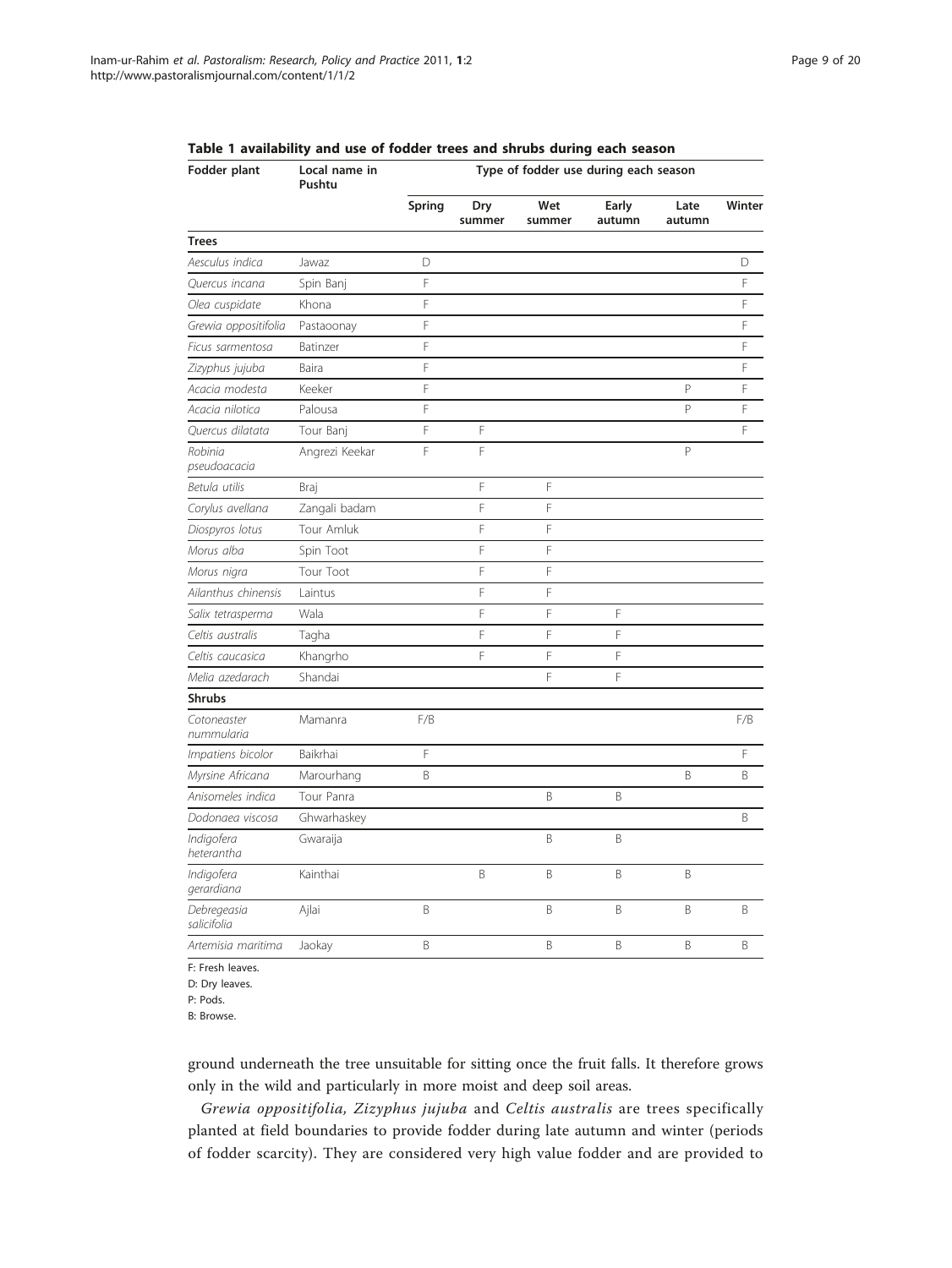| Name of tree/Shrub      | Altitudinal zone |             |             | Livestock species |             |             |             | Type of livestock |          |   |
|-------------------------|------------------|-------------|-------------|-------------------|-------------|-------------|-------------|-------------------|----------|---|
|                         | г                | M           | н           | S                 | G           | C           | В           | У                 | a        | m |
| Trees                   |                  |             |             |                   |             |             |             |                   |          |   |
| Salix tetrasperma       | Χ                | Χ           | Χ           |                   |             | Χ           | Χ           |                   | Χ        |   |
| Robinia pseudoacacia    | X                | X           | X           | $\mathsf X$       | $\mathsf X$ |             |             | Χ                 | X        | Χ |
| Morus alba              | Χ                | $\times$    |             |                   |             | X           | $\times$    |                   |          | X |
| Ailanthus chinensis     | Χ                | Χ           |             |                   |             | X           | Χ           |                   |          | Χ |
| Celtis australis        | X                | Χ           |             |                   |             | X           | Χ           | Χ                 | Χ        | X |
| Morus nigra             | X                | $\mathsf X$ |             |                   | $\mathsf X$ | X           |             | Χ                 | Χ        | Χ |
| Aesculus indica         |                  | X           | X           |                   |             | X           |             |                   | Χ        |   |
| Quercus incana          |                  | $\mathsf X$ | Χ           |                   |             | Χ           |             |                   | Χ        |   |
| Quercus dilatata        |                  | Χ           | Χ           |                   | Χ           | Χ           |             |                   | Χ        |   |
| Acacia modesta          | Χ                |             |             | Χ                 | X           |             |             | Χ                 | Χ        | Χ |
| Acacia nilotica         | X                |             |             | X                 | X           |             |             | X                 | Χ        | X |
| Olea cuspidata          | X                |             |             | Χ                 | Χ           |             |             | X                 |          | Χ |
| Zizyphus jujuba         | Χ                |             |             | Χ                 | Χ           | Χ           | Χ           | Χ                 |          | X |
| Grewia oppositifolia    | X                |             |             |                   |             | X           | X           |                   |          | Χ |
| Diospyros lotus         |                  | X           |             |                   | X           | X           |             | X                 | X        | Χ |
| Celtis caucasica        |                  | $\mathsf X$ |             |                   | X           | Χ           |             | X                 | X        | Χ |
| Ficus sarmentosa        |                  | $\times$    |             |                   | $\times$    |             |             | X                 | X        | X |
| Melia azedarach         |                  | $\times$    |             | $\times$          | $\times$    | $\times$    | $\times$    |                   |          |   |
| Betula utilis           |                  |             | $\times$    |                   |             | X           |             | Χ                 |          |   |
| Corylus avellana        |                  |             | X           |                   |             | X           |             |                   |          | Χ |
| <b>Shrubs</b>           |                  |             |             |                   |             |             |             |                   |          |   |
| Dodonaea viscosa        | X                |             |             |                   | X           |             |             |                   | X        |   |
| Cotoneaster nummularia  | X                | X           |             | Χ                 | $\times$    |             |             | $\times$          | X        | X |
| Indigofera heterantha   |                  | X           |             | Χ                 | X           |             |             | X                 | X        | Χ |
| Myrsine Africana        |                  | $\mathsf X$ |             | $\times$          | X           |             |             | X                 | X        | X |
| Debregeasia salicifolia |                  | $\mathsf X$ |             | Χ                 | $\mathsf X$ | X           | $\mathsf X$ |                   | $\times$ |   |
| Anisomeles indica       |                  | $\mathsf X$ |             |                   | $\mathsf X$ | Χ           | Χ           |                   | Χ        |   |
| Impatiens bicolor       |                  | Χ           |             | Χ                 | Χ           |             | Χ           |                   | Χ        |   |
| Artemisia maritima      |                  | $\mathsf X$ | Χ           | Χ                 | $\mathsf X$ | Χ           |             |                   | $\times$ | Χ |
| Indigofera gerardiana   |                  |             | $\mathsf X$ | $\times$          | $\times$    | $\mathsf X$ |             |                   |          | Χ |

<span id="page-9-0"></span>Table 2 tree and shrub species altitudinal distribution and use by livestock species and age group

L: low altitude <1000 m.

M: middle altitude 1000-2000 m.

H: high altitude >2000 m.

S: sheep.

G: goat.

C: cattle.

B: buffalo.

y: young.

a: adult.

m: milking.

pregnant and milking cows and buffaloes. The leaves of Celtis caucasica trees, however, are provided to dry cows and growing stock. Olea cuspidata are considered holy trees because of their mention in the Holy Quran and usually grow in graveyards. The leaves are lopped for feeding sheep and goat in winter. Melia azedarach leaves are provided to milking stock including goats, cattle and buffaloes.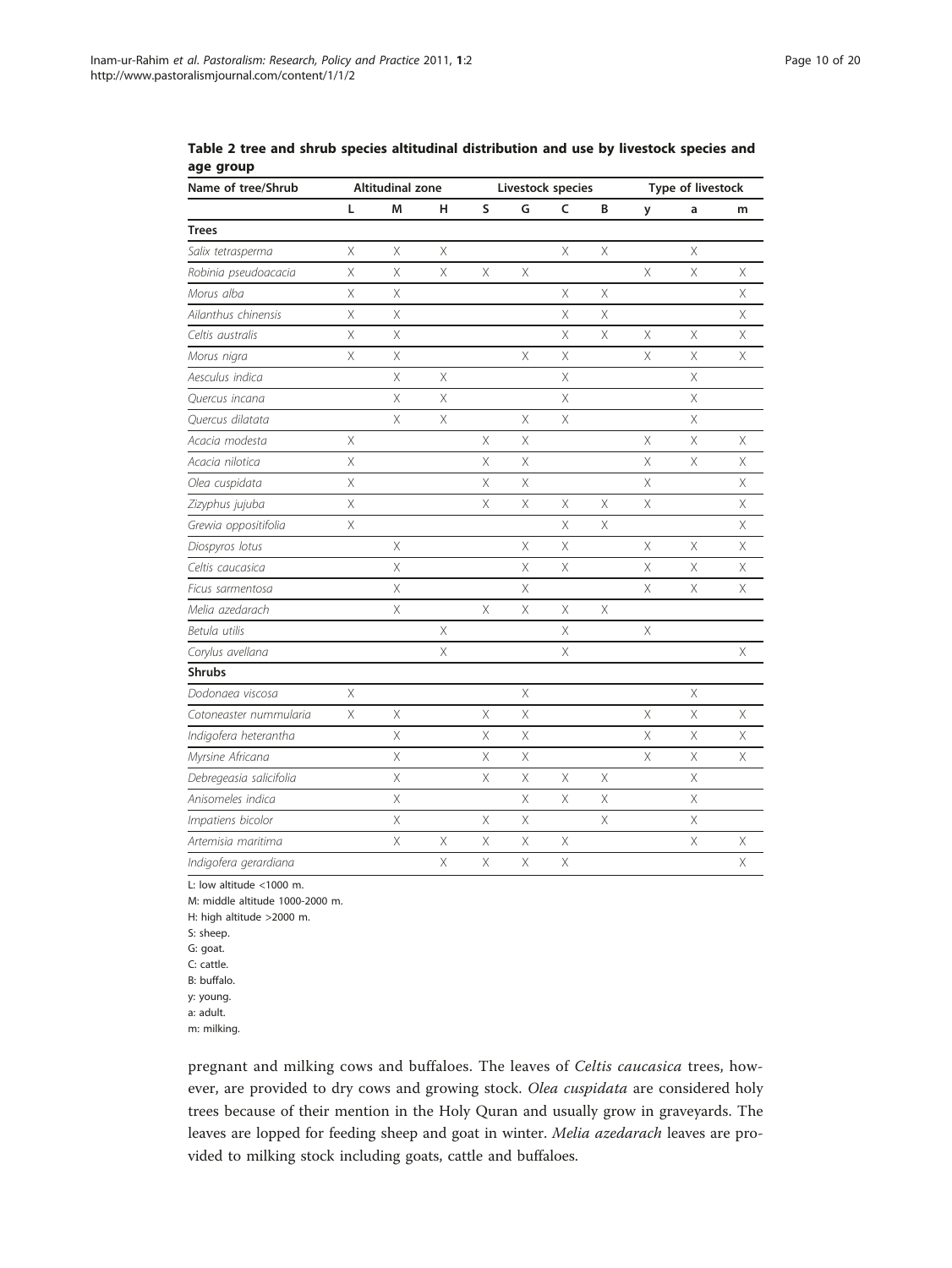Robinia pseudoacacia and Ailanthus chinensis are the only exotic trees that are wellsuited to the indigenous feeding system. After being introduced some 50 years ago, Ailanthus chinensis leaves remain unused because of their strong smell. However, after gradual adaptation, the leaves are provided to all animals, particularly milking buffaloes, during the dry summer season. Robinia pseudoacacia were introduced through afforestation projects in the early 1980 s because of its resistance to hot and dry environments and its rapid growth. However, its contribution to fodder is widely acknowledged by agro-pastoralists of Northern Pakistan. The leaves of indigenous fodder trees and shrubs like Cotoneaster nummularia, Olea cuspidata and Zizyphus jujuba are lopped for feeding the young stock, particularly sheep and goats that are unable to graze on the steep terrain. Similarly *Ficus sarmentosa* is an indigenous climber and its leaves are lopped for feeding all types of animals particularly by the marginal social segments occupying the steep terrain. Artemisia maritima is an indigenous dwarf shrub available in dry lowlands and uplands, where it serves as a primary browsing source for almost all types of livestock. In moist regions it is however considered a weed.

The leaves of most tree species are a good source of green roughage if they are free from any anti-nutritional factors ([Chakraborti et al. 1988\)](#page-18-0). In certain parts of the Indian sub-continent, Zizyphus nummularia, Prosopis cineraria, Prosopis juliflora, Acacia nilotica and Ficus are regularly lopped for ruminant feeding [\(Sajjad 1991](#page-18-0)). In the Khyber Pukhtunkhwa<sup>b</sup> province, Grewia oppositifolia, Celtis australis, and Leucaena leucocephala leaves are commonly used for livestock feeding [\(Parveen 1998](#page-18-0)). Trees are also planted on farmland and farm boundaries [\(Zomer et al. 2009](#page-19-0)) as a source of edible fruits, fodder, fuel and shade. Some of the fodder trees are leguminous and in addition to providing fodder, may have additional benefits for soil fertility ([Anonymous 2009](#page-18-0)).

The adaptability of the fodder trees and shrubs vary since some species had a narrow zone of availability whereas others persist within multiple ecological niches. Annual fodder yields vary from 20 to 400 kg fresh leaves per tree, depending on age, species, lopping patterns and management pattern. Some fodder trees are lopped and fed fresh, whereas others are harvested and piled for winter feeding. Some fodder trees are preferred by farmers for their effects on milk production in terms of quantity and fat content ([Devendra 1989\)](#page-18-0).

#### Social accessibility to fodder trees and shrubs

Different social groups occupying the study area have unequal access to fodder trees and shrubs. Usually the more nutritious and accessible trees are used by landowners, whereas the remainder are left for the landless herders. Hence, a decreasing availability of fodder trees may affect landless herders first.

There are five main reasons that allow landless herders to have access to the landowners' fodder trees:

1) The tree leaves are less favoured by livestock,

2) The fodder trees grow naturally in remote areas,

3) Other feed resources are abundantly available making tree lopping an unattractive and unnecessary task for landowners,

4) Landowners sell their extra fodder tree leaves to landless herders during winter.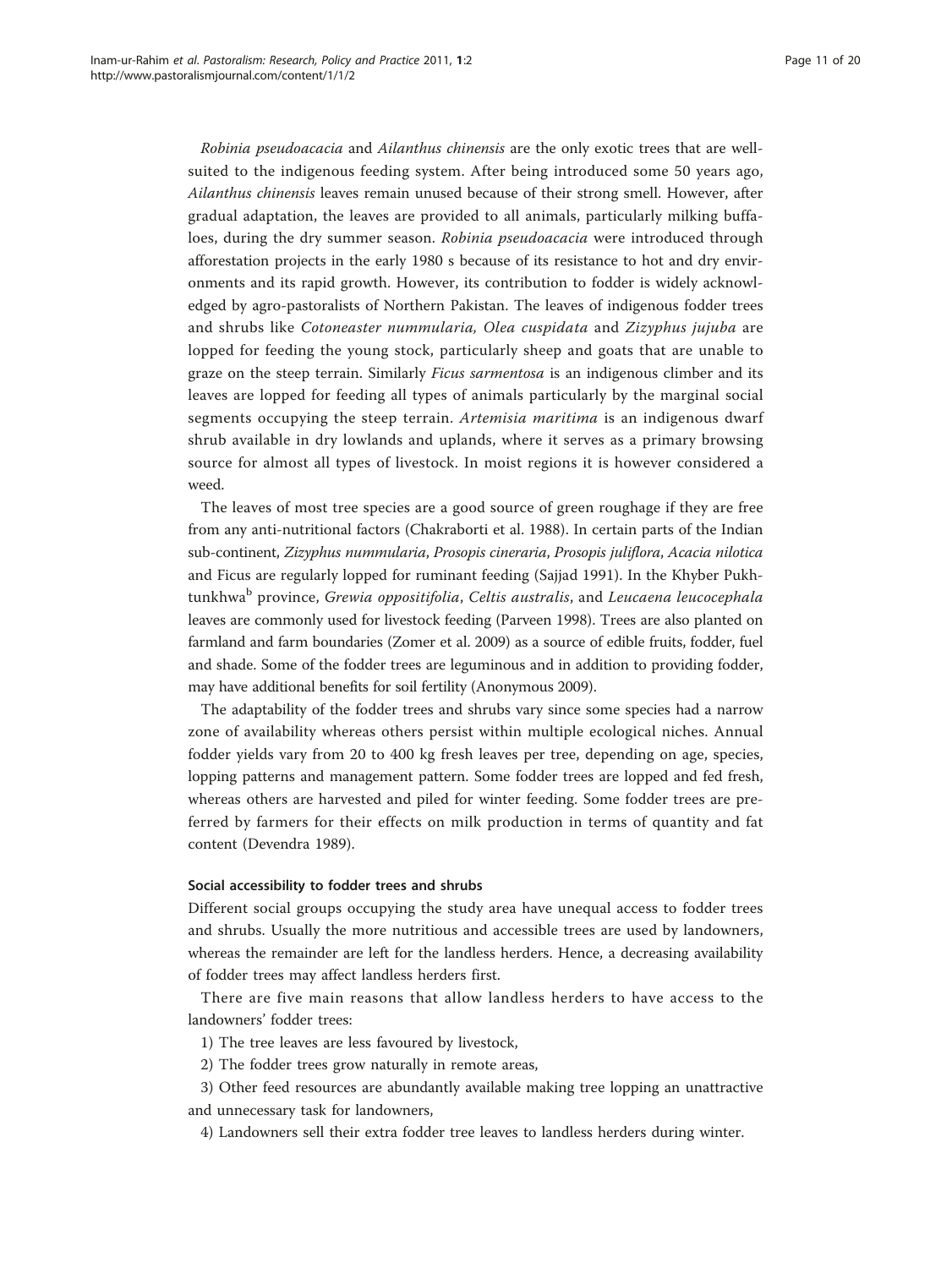5) The landowners' herds are mainly composed of cattle, which are very selective, whereas landless pastoralists usually have small ruminants which are less selective.

Considering the latter, Grewia oppositifolia, Zizyphus jujuba and Celtis australis are solely utilized by landowners. Similarly, Quercus incana leaves are more important for landowners in higher elevation areas with long winters. However, at intermediate elevations, these plants are freely available to landless herders for lopping and browsing. Table 3 summarizes the accessibility and use of fodder trees and shrubs by different social groups.

The leaves and pods of Acacia modesta and Acacia nilotica grow in remote areas and hence they mainly feed sheep and goats of the landless herders. Furthermore, the small leaf blade and presence of thorns make them suitable for goat browsing only.

| Fodder plant                |             | Mobile landless herders |             | Sedentary landowners |             |             |  |
|-----------------------------|-------------|-------------------------|-------------|----------------------|-------------|-------------|--|
| Altitudinal zone            | Low         | Middle                  | High        | Low                  | Middle      | High        |  |
| <b>Trees</b>                |             |                         |             |                      |             |             |  |
| Ailanthus chinensis         | Χ           | Χ                       |             | Χ                    | $\mathsf X$ |             |  |
| Zizyphus jujube             | X           |                         |             | X                    |             |             |  |
| Melia azedarach             | Χ           |                         |             | Χ                    | $\mathsf X$ |             |  |
| Celtis caucasica            | X           | Χ                       |             | X                    |             |             |  |
| Betula utilis               |             |                         | Χ           |                      |             | Χ           |  |
| Corylus avellana            |             |                         | Χ           |                      |             | Χ           |  |
| Robinia pseudoacacia        | Χ           |                         |             |                      | Χ           |             |  |
| Aesculus indica             |             | Χ                       |             |                      |             | Х           |  |
| Quercus incana              |             | X                       |             |                      |             | X           |  |
| Quercus dilatata            |             | Χ                       |             |                      |             | Χ           |  |
| Salix tetrasperma           | $\mathsf X$ | Χ                       |             |                      |             | X           |  |
| Olea cuspidate              | Χ           |                         |             |                      |             |             |  |
| Acacia modesta              | X           | X                       |             |                      |             |             |  |
| Acacia nilotica             | Χ           | Χ                       |             |                      |             |             |  |
| Ficus sarmentosa            | Χ           | Χ                       |             |                      |             |             |  |
| Morus nigra                 |             | X                       |             |                      |             |             |  |
| Diospyros lotus             |             |                         |             |                      | Χ           |             |  |
| Morus alba                  |             |                         |             | Χ                    | Χ           |             |  |
| Celtis australis            |             |                         |             | Χ                    |             |             |  |
| Grewia oppositifolia        |             |                         |             | Χ                    |             |             |  |
| Shrubs                      |             |                         |             |                      |             |             |  |
| Artemisia maritima          |             | X                       | $\times$    |                      | X           | $\times$    |  |
| Debregeasia salicifolia     | Χ           | X                       |             |                      | Χ           |             |  |
| Indigofera gerardiana       |             |                         | $\mathsf X$ |                      |             | $\mathsf X$ |  |
| Cotoneaster nummularia      | Χ           | Χ                       |             |                      |             |             |  |
| Indigofera heterantha       | Χ           | Χ                       |             |                      |             |             |  |
| Myrsine Africana            | Χ           | Χ                       |             |                      |             |             |  |
| Dodonaea viscosa            | Χ           |                         |             |                      |             |             |  |
| Impatiens bicolor           |             |                         |             |                      | Χ           |             |  |
| Anisomeles indica           |             |                         |             |                      | Χ           |             |  |
| $l_{out}$ altitude $(1000,$ |             |                         |             |                      |             |             |  |

Table 3 use of fodder trees by different social groups of herders

Low altitude <1000 m.

Middle altitude 1000-2000 m.

High altitude >2000 m.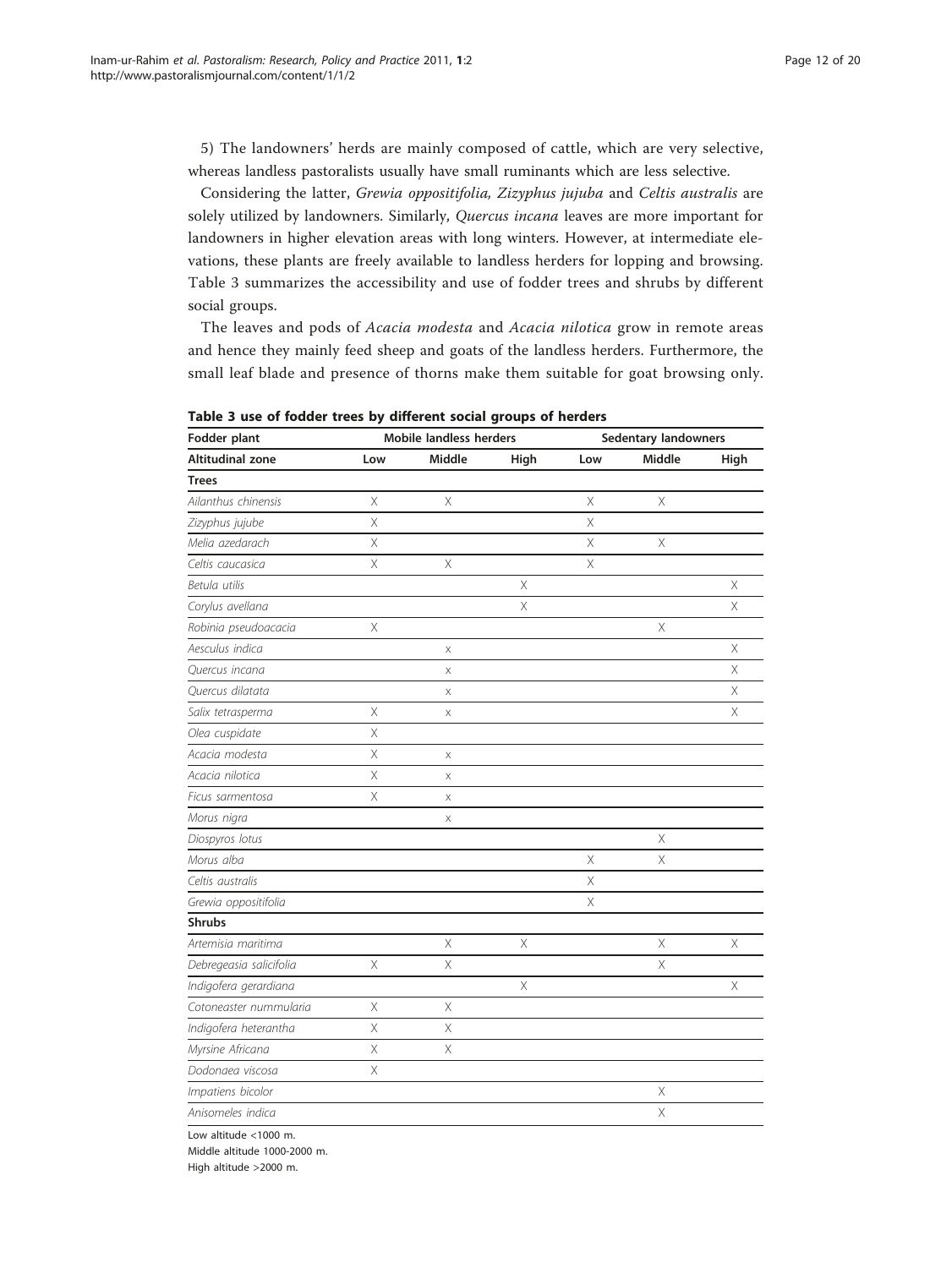<span id="page-12-0"></span>

|      | Table 4 nutritional aspects of the fodder tree leaves and shrubs available in the study |  |  |  |  |  |
|------|-----------------------------------------------------------------------------------------|--|--|--|--|--|
| area |                                                                                         |  |  |  |  |  |

| Fodder plant            | DM [%] | CP [%] | IVDMD [%] | PIR [gm/4 min] | $±$ SE*                  |
|-------------------------|--------|--------|-----------|----------------|--------------------------|
| <b>Trees</b>            |        |        |           |                |                          |
| Ailanthus chinensis     | 26.7   | 15.2   | 63.2      | 37.0           | $\pm$ 3.42 <sup>b</sup>  |
| Zizyphus jujube         | 23.4   | 17.8   | 63.2      | 71.2           | ±14.21 <sup>a</sup>      |
| Melia azedarach         | 21.7   | 12.8   | 62.6      | 36.3           | ± 2.63 <sup>b</sup>      |
| Grewia oppositifolia    | 27.3   | 19.9   | 62.2      | 72.8           | ± 16.35 <sup>a</sup>     |
| Corylus avellana        | 22.6   | 20.7   | 61.3      | 69.5           | ± 14.57 <sup>a</sup>     |
| Aesculus indica         | 28.6   | 18.7   | 60.6      | 67.8           | ± 15.12 <sup>a</sup>     |
| Diospyros lotus         | 29.4   | 14.2   | 57.5      | 68.3           | ± 15.62 <sup>a</sup>     |
| Acacia modesta          | 23.4   | 17.5   | 55.9      | 41.4           | ±7.23 <sup>b</sup>       |
| Betula utilis           | 28.2   | 19.7   | 54.4      | 70.8           | ± 12.17 <sup>a</sup>     |
| Morus nigra             | 27.2   | 14.6   | 54.4      | 69.4           | $\pm$ 8.23 <sup>a</sup>  |
| Acacia nilotica         | 22.7   | 18.1   | 54.3      | 43.5           | $\pm 8.44^{\rm b}$       |
| Ficus sarmentosa        | 33.4   | 12.4   | 54.3      | 45.5           | $± 4.94^b$               |
| Salix tetrasperma       | 24.8   | 17.4   | 52.7      | 39.8           | $\pm 7.62^b$             |
| Robinia pseudoacacia    | 23.7   | 11.9   | 52.7      | 40.3           | $\pm 8.61^{\mathrm{b}}$  |
| Morus alba              | 26.5   | 14.8   | 52.3      | 72.3           | ± 11.4 <sup>a</sup>      |
| Celtis australis        | 23.7   | 10.7   | 49.3      | 69.8           | $\pm 7.66^a$             |
| Olea cuspidate          | 36.4   | 11.6   | 46.4      | 38.8           | $± 10.76^b$              |
| Celtis caucasica        | 32.2   | 10.1   | 46.3      | 67.5           | ± 20.87 <sup>a</sup>     |
| Quercus incana          | 37.4   | 11.9   | 42.4      | 18.3           | $\pm 2.36^c$             |
| Quercus dilatata        | 38.6   | 12.0   | 41.9      | 13.2           | $\pm 1.92^d$             |
| <b>Shrubs</b>           |        |        |           |                |                          |
| Impatiens bicolor       | 38.1   | 15.6   | 69.7      | 34.0           | $\pm 6.68^{\circ}$       |
| Cotoneaster nummularia  | 36.4   | 19.8   | 63.2      | 70.9           | ±11.39 <sup>a</sup>      |
| Anisomeles indica       | 28.4   | 19.8   | 61.2      | 57.5           | $\pm 8.87$ <sup>ab</sup> |
| Debregeasia salicifolia | 33.6   | 18.0   | 58.2      | 67.5           | ± 11.00 <sup>a</sup>     |
| Indigofera gerardiana   | 38.1   | 16.6   | 57.8      | 67.5           | ± 15.95 <sup>a</sup>     |
| Myrsine africana        | 36.2   | 23.7   | 57.1      | 53.0           | $\pm$ 8.47 <sup>bc</sup> |
| Indigofera heterantha   | 37.2   | 17.3   | 55.9      | 64.3           | $\pm 9.14$ <sup>a</sup>  |
| Dodonaea viscosa        | 22.2   | 17.3   | 41.9      | 13.5           | $\pm 2.25^{\text{d}}$    |
| Artemisia maritima      | 31.4   | 13.6   | 41.9      | 16.5           | $\pm 2.31$ <sup>d</sup>  |

\*Each figure represents the mean (± standard error) of four samples. Subscript letters indicate significant differences  $(P < 0.05)$ .

Similarly, the leaves and pods of Robinia pseudoacacia are preferred by sheep and goats. However these are only available inside newly planted forests where the access is being denied to landless herders. Hence, these trees remain widely unavailable for landless herders. The leaves of Olea cuspidata are considered unpalatable and rarely used by the landowners. Therefore, these leaves are widely available to landless herders regardless of whether or not they are planted on landowners' land. Diospyros lotus is mainly planted on cropland boundaries by landowners for its edible fruits. The leaves of these trees are lopped when the scarcity of dry summer is intense and prolonged. However the tree does not bear fruit in the subsequent autumn after lopping. Morus alba and Melia azedarach trees are allowed to grow, or were even planted, on the cropland boundaries. The palatability and tenderness of the leaves make it a good feed for lactating herd members of the landowners. The leaves of all the remaining fodder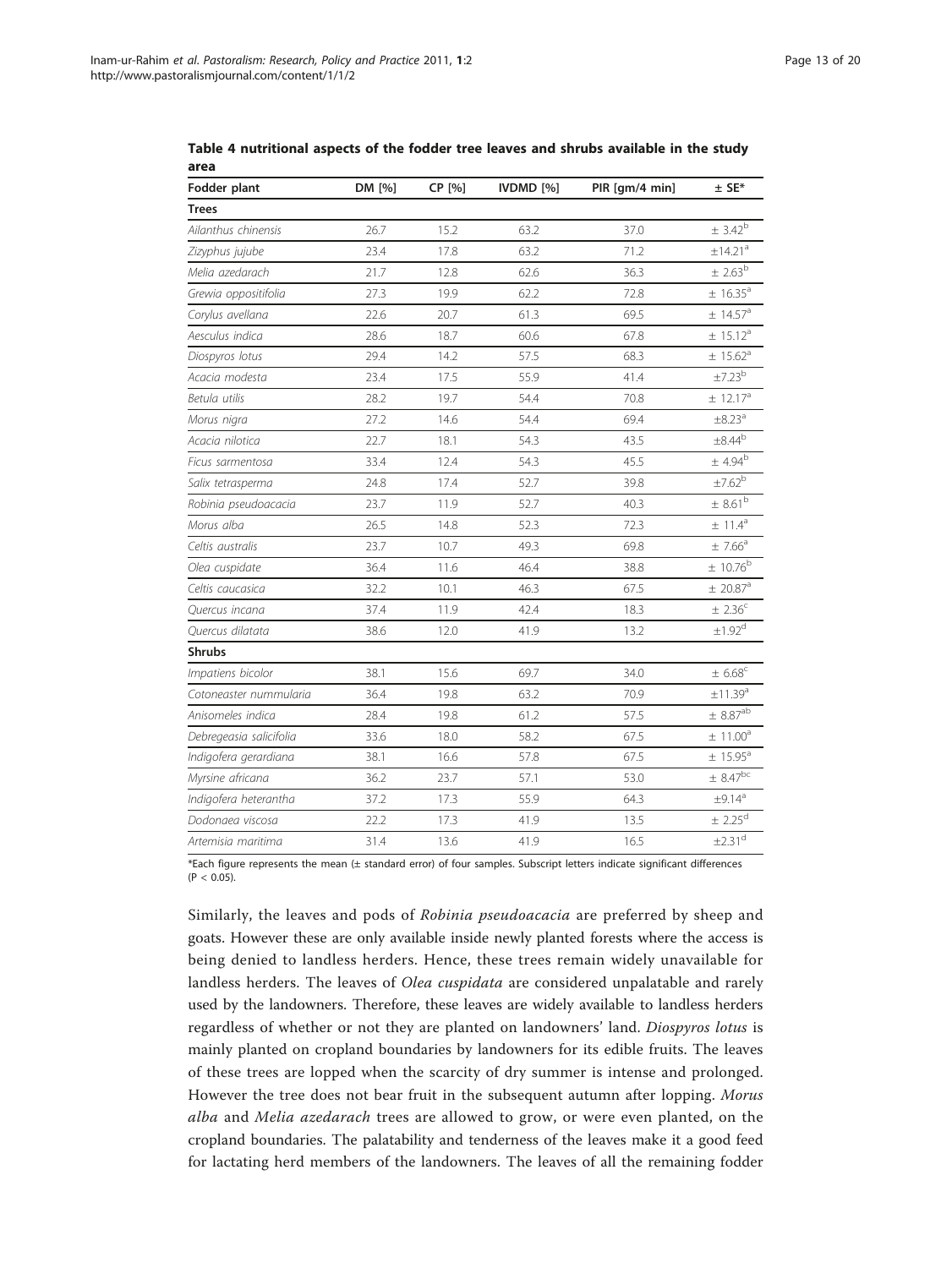trees are used by both landowners and landless herders, based on accessibility. If landowners have abundant feed resources like fodder crops and crop residues, landless herders may use all the leaves available. In other situations, leaves of trees like Grewia oppositifolia, Zizyphus jujuba and Quercus incana are sold to tenants and landless herders for yearly lopping.

Among the fodder shrubs, Cotoneaster nummularia, Indigofera heterantha and Myrsine africana are considered very palatable and nutritious. However, they are available in the lowland scrubs only and away from the settlements and are thus mainly used by the landless sheep and goats herders. *Dodonaea viscosa* shrub leaves are occasionally used by landless herders for browsing; however its main use is for fuel. Debregeasia salicifolia are mostly available along the trekking routes and are used by the herds of both landowners and landless herders. Impatiens bicolor and Anisomeles indica are available on the terrace boundaries and are mainly used by landowners' livestock.

#### Nutritional value of fodder trees and shrubs

Fodder trees in general have a higher biomass than grass and enough protein to support growth and milk production, especially in the dry season when these species grow extra foliage [\(Long 1997\)](#page-18-0). Tree foliage is an important source of protein supplement for ruminants fed low protein forages ([Long 1997](#page-18-0)).

Results (Table [4\)](#page-12-0) show that the overall DM of all trees and shrubs vary from 21.7 to 38.6% (Melia azedarach has the lowest and Quercus dilatata has the highest DM content). Among shrubs, the DM content vary from 22.2% for Dodonaea viscosa to 38.1% for Indigofera gerardiana and Impatiens bicolor. The more DM, the less amount of foliage required to fill the rumen of the recipient animal. However, higher DM is usually associated with less tender leaves, less digestibility and thus less energy intake.

On the basis of crude protein, fodder trees and shrubs could be divided into three categories:

1) Species with high protein content ( $CP > 17\%$  of DM):

Betula utilis, Corylus avellana, Salix tetrasperma, Aesculus indica, Acacia modesta, Acacia nilotica, Grewia oppositifolia, Zizyphus jujuba among trees and Cotoneaster nummularia, Indigofera heterantha, Anisomeles indica, Myrsine africana, Dodonaea viscosa and Debregeasia salicifolia among shrubs.

2) Species with medium protein content  $(14\% \times CP \times 16.9\% \text{ of DM})$ :

Diospyros lotus, Morus alba, Morus nigra, Ailanthus chinensis, Indigofera gerardiana, and Impatiens bicolor.

3) Species with low protein content ( $CP < 14\%$  of DM):

Quercus incana, Quercus dilatata, Robinia pseudoacacia, Celtis australis, Celtis caucasica, Olea cuspidata, Ficus tetrasperma, Melia azedarach and Artemisia maritima.

On the basis of digestibility, fodder trees and shrubs could be divided into three categories:

1) Highly digestible fodder trees (more than 60% IVDMD) include: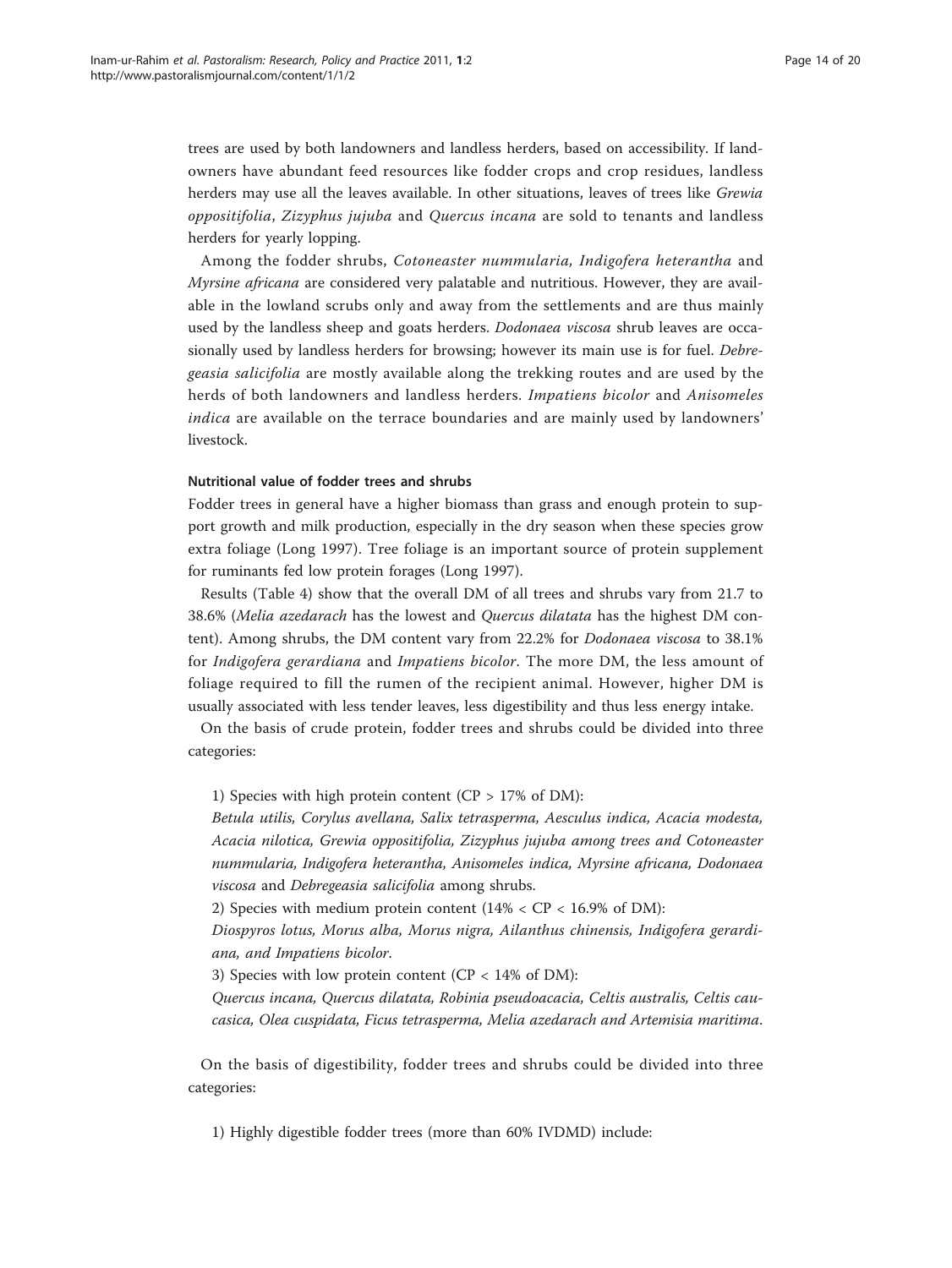<span id="page-14-0"></span>Corylus avellana, Aesculus indica, Ailanthus chinensis, Grewia oppositifolia, Zizyphus jujuba, Melia azedarach, Cotoneaster nummularia, Impatiens bicolor and Anisomeles indica.

2) The fodder tree leaves and shrubs with intermediate digestibility (50-60% IVDMD) include:

Diospyros lotus, Acacia modesta, Betula utilis, Morus nigra, Acacia nilotica, Ficus sarmentosa, Salix tetrasperma, Robinia pseudoacacia, Morus alba, Debregeasia salicifolia, Indigofera gerardiana, Myrsine Africana, and Indigofera heterantha.

3) The least digestible fodder trees and shrubs (less than 50% IVDMD) are:

| Fodder plant            | <b>Trend</b> | Common                | Dominant Rare |             | Cropland boundaries Forest |   | Pastures              |
|-------------------------|--------------|-----------------------|---------------|-------------|----------------------------|---|-----------------------|
| <b>Trees</b>            |              |                       |               |             |                            |   |                       |
| Betula utilis           | $-2$         |                       |               | Χ           |                            |   | X                     |
| Quercus incana          | -1           | X                     |               |             |                            | X |                       |
| Quercus dilatata        | -1           | X                     |               |             |                            | Χ |                       |
| Acacia nilotica         | $-1$         | X                     |               |             |                            | Χ |                       |
| Salix tetrasperma       | -1           | Χ                     |               |             | Χ                          | Χ |                       |
| Ficus sarmentosa        | -1           | Χ                     |               |             | X                          | Χ |                       |
| Corylus avellana        | $-1$         |                       |               | X           |                            | Χ |                       |
| Aesculus indica         | $-1$         |                       |               | X           | Χ                          |   |                       |
| Celtis caucasica        | $-1$         |                       |               | Χ           | Χ                          |   |                       |
| Diospyros lotus         | 0            | $\mathsf X$           |               |             | Χ                          |   |                       |
| Morus alba              | 0            | X                     |               |             | X                          |   |                       |
| Celtis australis        | 0            | X                     |               |             | X                          |   |                       |
| Acacia modesta          | 0            | $\boldsymbol{\times}$ |               |             |                            | X |                       |
| Morus nigra             | 0            | X                     |               |             | Χ                          | Χ |                       |
| Olea cuspidate          | 0            | X                     |               |             | X                          | Χ |                       |
| Zizyphus jujube         | 0            | X                     |               |             | Χ                          | Χ |                       |
| Melia azedarach         | 0            | Χ                     |               |             | Χ                          | X |                       |
| Robinia pseudoacacia    | 0            | X                     |               |             |                            | X | X                     |
| Grewia oppositifolia    | $+1$         | X                     |               |             | X                          |   |                       |
| Ailanthus chinensis     | $+2$         |                       | $\mathsf X$   |             | Χ                          | Χ |                       |
| <b>Shrubs</b>           |              |                       |               |             |                            |   |                       |
| Cotoneaster nummularia  | -2           | X                     |               |             |                            | Χ |                       |
| Myrsine Africana        | $-2$         | $\boldsymbol{\times}$ |               |             |                            | X |                       |
| Debregeasia salicifolia | $-1$         | X                     |               |             | Χ                          |   |                       |
| Artemisia maritime      | $-1$         | X                     |               |             |                            | Χ | $\boldsymbol{\times}$ |
| Anisomeles indica       | $-1$         |                       |               | $\mathsf X$ | Χ                          |   |                       |
| Indigofera heterantha   | 0            | X                     |               |             | X                          | Χ |                       |
| Indigofera gerardiana   | 0            | X                     |               |             |                            | Χ | X                     |
| Impatiens bicolour      | 0            |                       |               | Χ           | Χ                          | Χ |                       |
| Dodonaea viscose        | 0            |                       | $\mathsf X$   |             | X                          | Χ |                       |

Table 5 Trends in fodder trees and shrub availability in the study area

+1 increasing.

+2 highly increasing.

-1 decreasing.

-2 highly decreasing.

0 no change.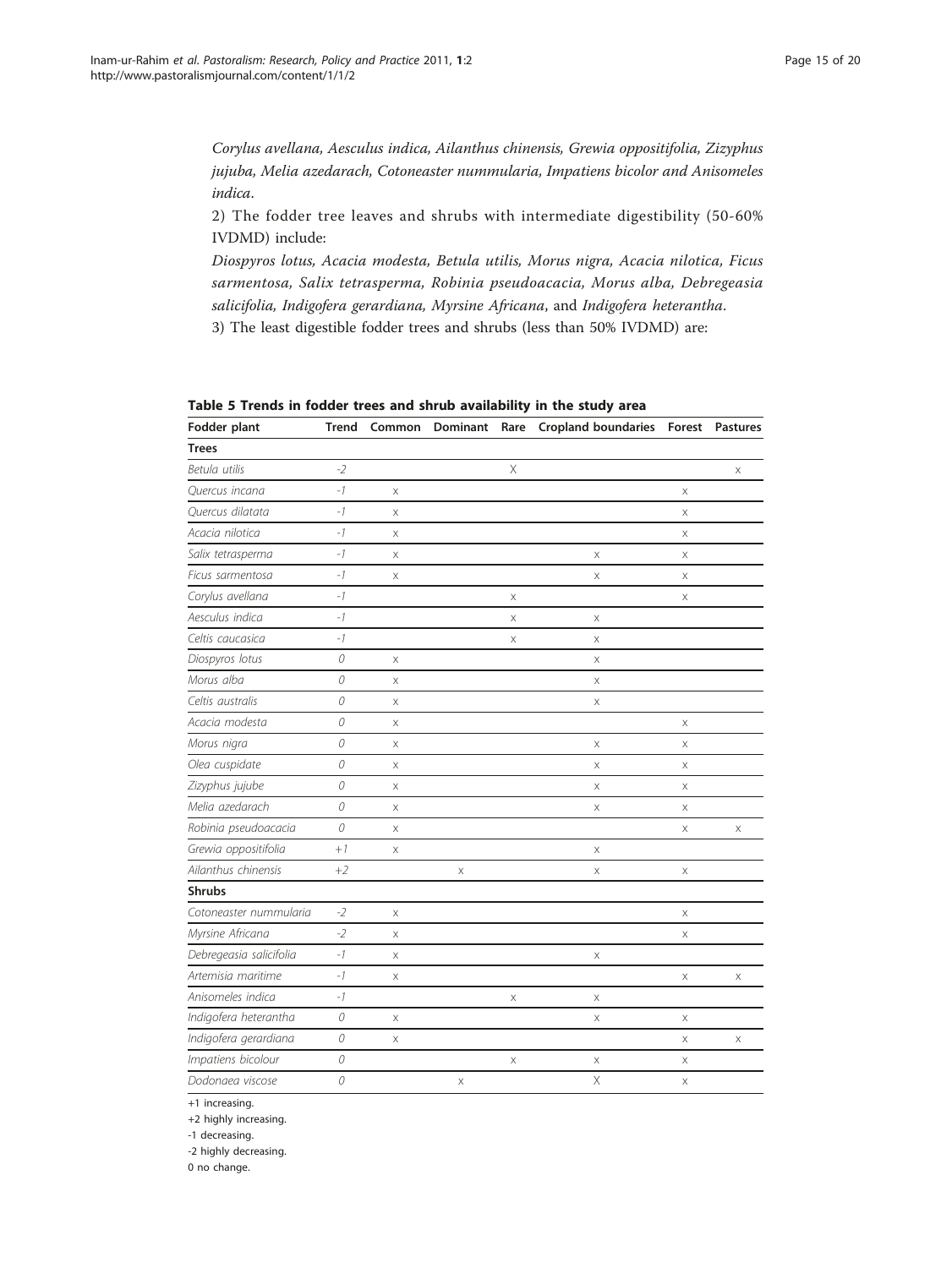Quercus incana, Quercus dilatata, Celtis australis, Celtis caucasica, Olea cuspidata, Dodonaea viscosa, and Artemisia maritima

On the basis of palatability (Potential Intake Rate), fodder trees and shrubs could be divided into three categories:

1) The significantly higher PIR species include:

Betula utilis, Corylus avellana, Aesculus indica, Diospyros lotus, Morus alba, Morus nigra, Celtis australis, Celtis caucasica, Grewia oppositifolia, Zizyphus jujuba, Indigofera heterantha, Indigofera gerardiana and Debregeasia salicifolia.

2) The intermediate PIR species include:

Ailanthus chinensis, Melia azedarach, Acacia modesta, Acacia nilotica, Ficus sarmentosa, Salix tetrasperma, Robinia pseudoacacia, Olea cuspidata, Anisomeles indica, Myrsine Africana, and Quercus incana.

3) The significantly lower PIR species include:

Artemisia maritima, Dodonaea viscosa, and Quercus dilatata.

For the fodder trees Grewia oppositifolia, Zizyphus jujuba, Aesculus indica, Betula utilis and Corylus avellana, the CP, digestibility and PIR are all high, and hence these can be termed fodder trees of exceptionally high nutritional value. The majority of these trees and shrubs are indeed kept and used by landowners' livestock when available in accessible areas. The estimates of CP in this study are generally in line with those reported in the literature, which vary from 6.9 to 28.8% of DM ([Verma et al.](#page-19-0) [1982](#page-19-0)). CP content of Morus alba and Morus nigra (Mulberry) leaves is previously estimated as 19.6% of DM, which is higher than our estimate ([Kundu and Sharma 1988](#page-18-0)). The Quercus incana tree leaves contain 10.2% of CP, and Morus alba leaves contain 15.0% of CP [\(Gohl 1981\)](#page-18-0). Such variations may be due to different stages of harvesting as younger leaves prior to flowering may contain more protein than mature leaves and leaves after flowering [\(Nedorizescu 1972](#page-18-0)). The leaves of Melia azedarach contain 29% and 23.5% of CP content at young and mature stages of growth, respectively. Morus alba/nigra leaves contain 23.5% and 18.2% CP at young and mature stages of growth, respectively ([Malik and Chughtai 1979](#page-18-0)). The mean CP value of leguminous browse is 15%, as opposed to 13% for non-leguminous browse [\(Jones and Wilson 1987\)](#page-18-0). The nutritional value of some tree species available at higher elevations is much higher than those found at lower elevations. Hence, sampling for propagation should be taken from trees available at higher elevations ([Singh et al. 2010](#page-18-0)). Among introduced tree species Robinia pseudoacacia has a good nutritional value ([Corleto et al. 1992\)](#page-18-0).

#### Trends in availability of indigenous fodder trees and shrubs

Betula utilis, Corylus avellana, Aesculus indica, Celtis caucasica, Impatiens bicolor and Anisomeles indica are quite rare tree species (Table [5](#page-14-0)). The most dominant fodder tree species in the study area at lower and middle elevation include Ailanthus chinensis and fodder shrub species at lower elevation include Dodonaea viscosa. Artemisia maritima and Indigofera gerardiana are common shrubs at high elevation with Artemisia maritima being more common in arid to semi-arid areas and Indigofera gerardiana being more common in sub-humid to semi-arid areas. Betula utilis are only available on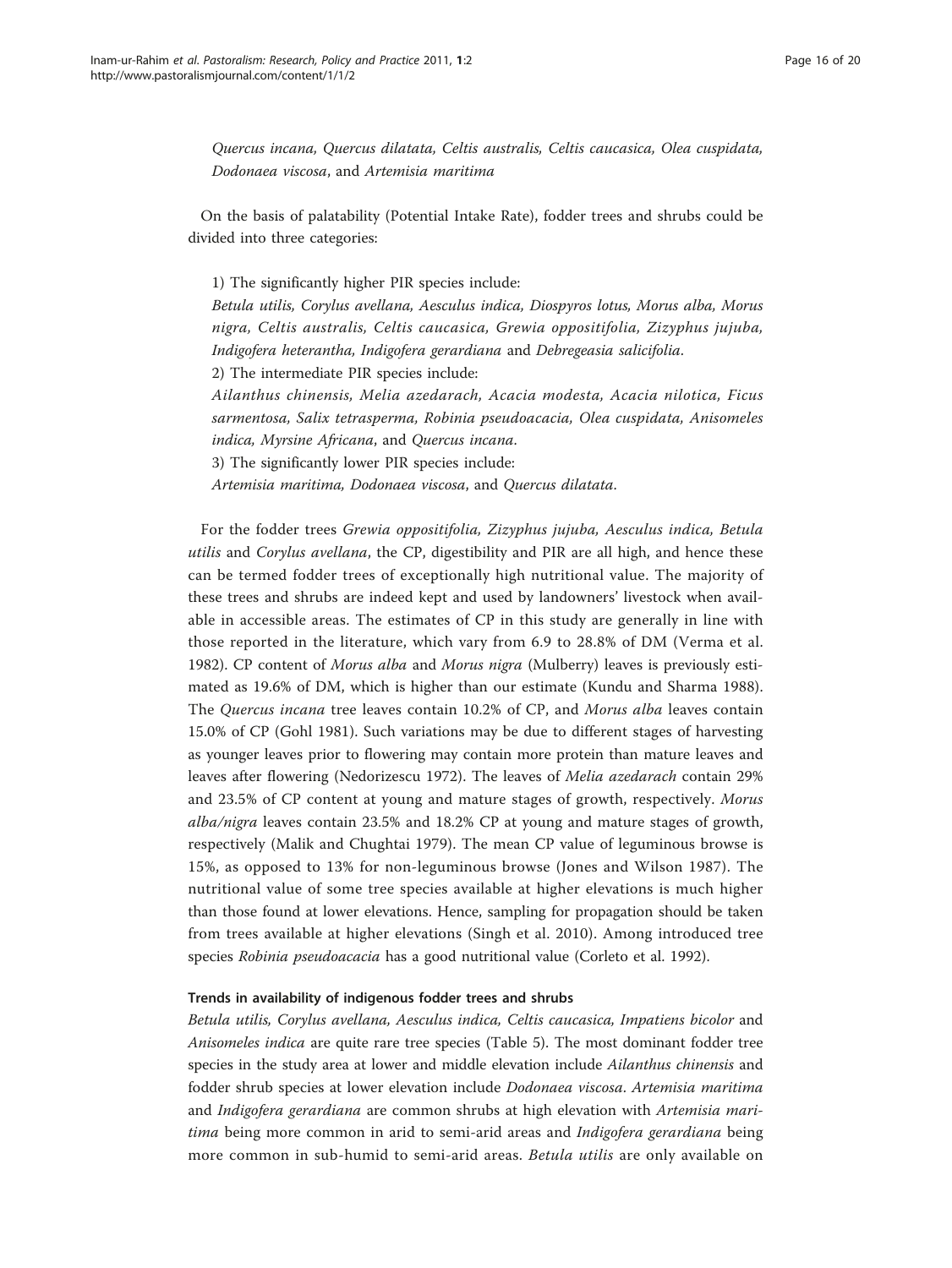high pastures. Salix tetrasperma, Aesculus indica, Diospyros lotus, Morus alba/nigra, Celtis australis/caucasica, Grewia oppositifolia, Anisomeles indica and Debregeasia salicifolia are primarily available on the cropping field boundaries. The rest of the fodder trees and shrubs are available in the natural forests and scrublands.

Farmers and herders reported that Betula utilis, Cotoneaster nummularia and Myrsine africana are rapidly decreasing. Betula utilis is located in high pastures, in patches usually above tree line and is frequently used as fuel at uplands by landless herders when no other woody species are available, whereas Cotoneaster nummularia and Myrsine africana are the much preferred shrubs available in the lowland scrub areas, and hence are over-utilized due to repeated defoliation and shrinking habitat for the livestock of transhumant herders. Betula utilis is becoming rare, and although the Cotoneaster nummularia and Myrsine africana are still frequent in lowland areas, these species are decreasing rapidly.

Herders reported that the decline of some shrub species in the lowlands is due to an increased density of landless herders in fewer grazing areas following their eviction from closed afforested land. The availability of *Salix tetrasperma* is declining because it is harvested by landowners to supply the wood industry for furniture and sport items. Quercus incana and Quercus dilatata are mainly harvested by local communities for fuel and is also less available. Other species such as Corylus avellana and Aesculus indica are disappearing as a result of crop extension on upland slopes. These trees usually grow in areas with deep soil and high moisture, contribute to soil retention, but are disliked because of their shade cover, which exclude any other form of cropping beneath. Obviously, such good quality land is preferred for extending crop fields. Similarly, Celtis caucasica, Acacia nilotica, Ficus sarmentosa, Debregeasia salicifolia and Artemisia maritima are decreasing because of the utility of these species as fuel by landowner groups, particularly if found in the vicinity of settlements. The growing cover by Ailanthus chinensis is due to high pollination and germination ability, whereas Grewia oppositifolia is planted at an increasing rate by landowner farmers on the field boundaries for fodder. The population of *Dodonaea viscosa* remains stable, despite extensive harvesting for its use as fuel in tobacco processing and for household fuel, since it has a high pollination and reproducibility.

#### Conclusions

In the traditional farming system of the Himalayan Hindu-Kush region of Northern Pakistan, different types of fodder trees and shrubs are found at different elevations and sites and are used differently by various landowning and landless social segments. The landless herders, who annually rear approximately half a million sheep and goats, are at risk because of decreasing lowland grazing areas and fodder availability along trekking routes and resting sites. This paper demonstrates that indigenous tree and shrub species have a high potential in sustaining a pastoral system in need of alternatives to shrinking grazing areas. The decline in pasture availability is due to afforestation programmes, communal hillside privatization, crop extension and conservation programmes that evict herders from their former grazing areas and trekking routes. The limited fodder availability along the trekking routes in particular triggered early arrival and longer stay at both upland and lowland grazing areas, leading to their overgrazing.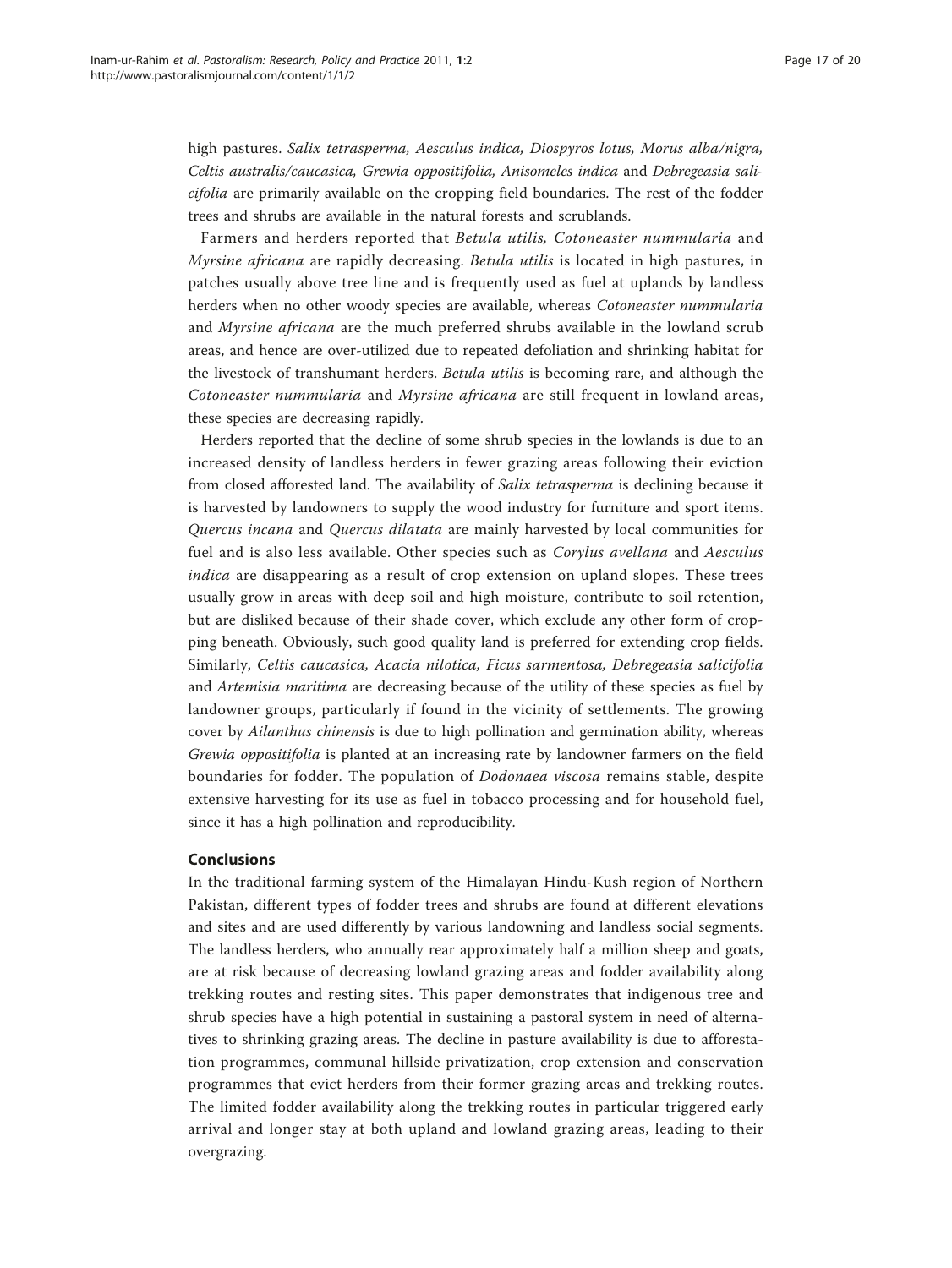Planting fodder trees and shrubs in lowlands, along the trekking routes and forest zones below the uplands may make fodder available to landless herders during winter scarcity and transhumance, and can contribute to delayed arrival and reduce stocking pressure at both upland and lowland areas. The distribution pattern of such promotion may include the following.

1) The fodder trees that could be promoted in lowland scrub areas and cropland boundaries are Grewia oppositifolia, Morus alba, Morus nigra, Acacia modesta, Acacia nilotica, Ficus sarmentosa, Zizyphus jujuba, Robinia pseudoacacia and Melia azedarach.

2) The fodder shrubs that could be promoted at lowlands are Cotoneaster nummularia, Indigofera heterantha, Indigofera gerardiana and Myrsine africana.

3) The fodder trees that could be promoted along the trekking routes are Acacia modesta, Acacia nilotica, Zizyphus jujuba, Robinia pseudoacacia and Olea cuspidata.

4) The fodder shrubs that could be promoted along the trekking routes are Debregeasia salicifolia, Indigofera heterantha, Indigofera gerardiana and Myrsine Africana.

5) The fodder trees that could be promoted at the sub-alpine forest zone are Salix tetrasperma, Quercus incana, Corylus avellana and Aesculus indica.

6) The fodder shrub that could be promoted at the sub-alpine forest zone include Indigofera gerardiana

The seedlings of the Grewia oppositifolia, Celtis australis, Morus alba and Zizyphus jujuba can also be provided to landowner farmers for promoting plantation along field boundaries in order to provide fodder, shade and fuel wood or sell it to landless herders during scarcity seasons.

Introducing these trees may substantially contribute to stabilizing social relationships among landowners, sedentary farming tenants, and landless herders who are all competing for fodder resources. Promoting these trees can also greatly enhance food security for communities occupying the mountain valleys in Northern Pakistan and would be efficient substitutes to exotic tree species plantations of large scale afforestation programmes.

#### Endnotes

<sup>a</sup> A guesthouse or gathering room for male guests. It is commonly used in Pakistan and is often attached to the house of a wealthy person.

<sup>b</sup> The former North-West Frontier Province (NWFP)

#### Acknowledgements

This research was financed by the Swiss National Science Foundation as a "Joint Research Project" (grant number IZ70Z0 123894) and is partially based on work conducted within the framework of the Swiss National Centre of Competence in Research (NCCR) North-South: Research Partnerships for Mitigating Syndromes of Global Change. Thematic Note 3 Regional Project 15.

#### Author details

<sup>1</sup>University of Central Asia, 138-138 A Toktogul Street, 720001 Bishkek, Kyrgyz Republic <sup>2</sup>Swiss Agency for Development and Cooperation, Freiburgstrasse 130, 3003 Berne, Switzerland <sup>3</sup>Centre for Development and Environment, University of Berne, Hallerstrasse 10, 3012 Berne, Switzerland

#### Authors' contributions

IR collected the socio-economic data and carried out the lab analysis with local partners. All authors contributed to the design of the research and to the manuscript drafting. All authors read and approved the manuscript.

#### Competing interests

The authors declare that they have no competing interests.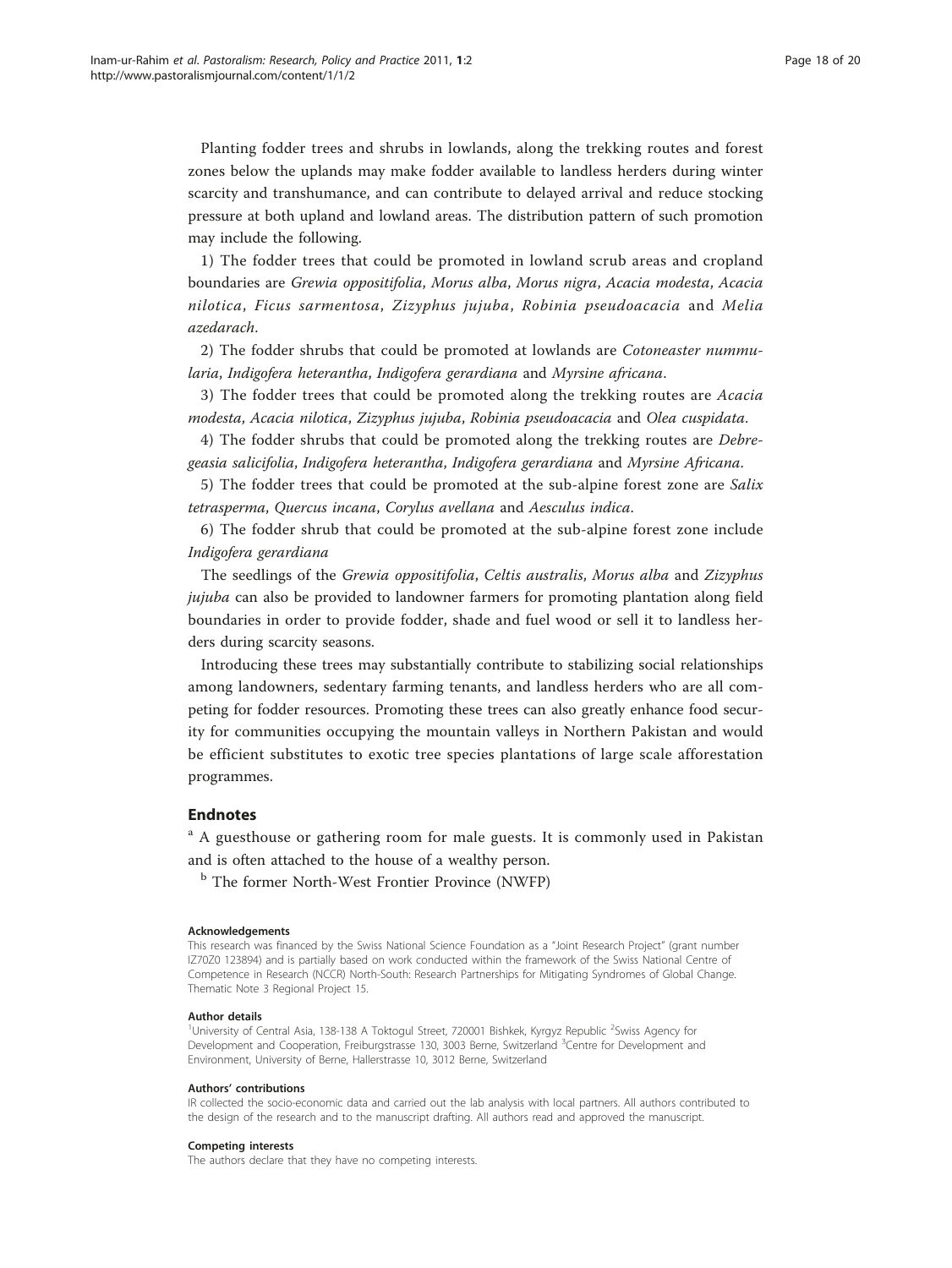#### <span id="page-18-0"></span>Received: 20 December 2010 Accepted: 9 May 2011 Published: 9 May 2011

#### References

Agriculture Census Organization 2006. Pakistan Census of Livestock, Statistics Division, Government of Pakistan.

- Ahmad, H, and Sirajuddin. 1996. 'Ethno-botanical profile of Swat'. Ethnob Appl Concerv NARC, Islamabad 202–211.
- Anonymous 2009. 'Hidden benefits of a tree species for African farmers'. CGIAR. 2nd World Congress of Agro-Forestry 23-28 August 2009 Nairobi Kenya.

AOAC 1990. 'Official methods of analysis'. Association of Official Analytical Chemists, Washington, DC.

- Atiq-ur-Rehman. 1995. 'The potential for the use of saltbush in sheep grazing systems during summer and autumn in a Mediterranean climate'. Ph.D. ThesisUniversity of Western Australia.
- Boufford, DE, and H Ohba. 1998. Sino-Japanese flora, its characteristics and diversification. The University Museum. The University of Tokyo Bulletin No. 37. [www.um.u-tokyo.ac.jp/publish\\_db/Bulletin/no37/no37000.html](www.um.u-tokyo.ac.jp/publish_db/Bulletin/no37/no37000.html). (last accessed on 29- 05-2010).
- Chakraborti, NL, Mandel, and GC Banerjee. 1988. 'Chemical composition of some common tree leaves'. Ind Vet J 65(2): 145–49.
- Corleto, A, E Cazzato, and V Laudadio. 1992. 'Quantitative and qualitative evaluation of tree and-shrubby pasture species in Southern Italy'. Forage Shrubs Breeding and Methodology Meeting, Palermo, 12-13 October 1992.
- Devendra, C. 1989. 'Shrubs and tree fodders for farm animals'. Proceedings of a workshop in Denpasar, Indonesia, 24-29 July 1989Ottawa: IDRC Canada.

Etgen, W, and P Reaves. 1978. Dairy Cattle Feeding and Management. John Wiley and Sons, New York.

- FAO 2002. 'Crops and drops: making the best use of water for agriculture'. Food and Agriculture Organization of the United Nations, Viale delle Terme di Caracalla, Rome.
- Gohl, B. 1981. 'Tropical feeds. Feed information summaries and nutritive values'. FAO, Animal Health and Production Series No. 12FAO, Rome.
- Gomez, K, and A Gomez. 1984. Statistical procedures for Agricultural Research. New York: John Willey and Sons Inc.
- Huston, J, and W Pinchak. 1993. 'Range animal nutrition'. In Grazing management: An ecological perspective,ed. Heitschmidt R, Stuth JW . Portland: Timber Press.
- Jones, D, and A Wilson. 1987. 'Nutritive quality of forages'. In The Nutrition of Herbivores,ed. Hacker J, Ternouth J . New York: New York Academic Press.
- Kenney, P, and J Black. 1984. 'Factors affecting diet selection by sheep. Potential intake rate and acceptability of feed'. Aust J Agric Res 35: 551–63.
- Komwihangilo, D, E Goromela, and J Bwire. 1995. 'Indigenous knowledge in utilization of local trees and shrubs for sustainable livestock production in central Tanzania'. Livestock Research for Rural Development 6: 1–7.
- Kundu, S, and V Sharma. 1988. 'Chemical composition and in vitro dry matter digestibility of certain tree leaves'. Indian J Anim Nutrition 5: 23–27.
- Leede, B, I Rahim, and J Wind. 1999. 'Nomadic grazers and hillside development. A case study in Swat and Buner'. Technical Report 2.9. Amersfoort: Environmental Rehabilitation Project. Malakand Division, WFP (4659)/ERM/PK) 009001. Long, R. 1997. 'Tree foliage in ruminant nutrition'. Technical Paper. FAO, Rome.
- Malik, M, and M Chughtai. 1979. 'Chemical composition and nutritive value of indigenous feedstuffs'. Lahore: Pakistan Association for the Advancement of Science.
- Marten, G, and R Barnes. 1980. 'Prediction of energy digestibility of forages with in vitro rumen fermentation and fungal enzyme systems'. In Standardization of Analytical Methodology for Feeds,ed. Pigden W, Balch C, Graham M . Ottawa: International Development Research Center.
- Minson, D. 1987. 'Plant factors affecting intake'. In Ecosystems of the World Managed Grasslands,ed. Snaydon R . Analytical Studies. Amsterdam: Elsevier.

Minson, D. 1990. Forages in Ruminant Nutrition. San Diego: Academic Press.

- Nedorizescu, M. 1972. 'Production of some fodder meals from different forest products'. Nutn Abst and Review 44: 21–64. Parveen, S. 1998. Nutritive evaluation of some fodder tree leaves through in vitro digestibility techniques. Technical Paper,
- NWFP Agricultural University, Peshawar.

Paterson, R, G Karanja, O Nyaata, I Kariuki, and R Roothaert. 1998. 'A review of tree fodder production and utilization within smallholder agroforestry systems in Kenya'. Agroforestry Systems 41: 181–199.

- Rahim, I, and A Viaro. 2002. Swat: An Afghan Society in Pakistan -Urbanization and Changes in a Tribal Environment. Geneva: Institute of Development Studies and Karachi: Karachi City Press Karachi, 1.
- Rueff, H, G Kressel, and M Schwartz. 2004. 'Forest fire control and Bedouin pastoralism and Israel's afforested drylands: a cost benefit analysis'. Nomadic Peoples 8: 113–137.
- Rueff, H, C Parizot, A Ben Israel, and M Schwartz. 2008. 'Dryland afforestation and poverty alleviation: Bedouin and Palestinian non-timber forest product collectors in contrasting economic environments'. Human Ecology 36: 923–930.
- Sajjad, M. 1991. Raising of Buffalo Heifers on Fodder Tree Leaves (Leucocaena leucocephala) and Urea Treated Straw with Green Forage. MSc Thesis University of Agriculture Faisalabad, Pakistan (unpublished).
- Samanaya, J. 1996. Evaluation of Feed Resources for the Zero Grazing Dairy Production System in the Fertile Lake Victoria
- Crescent Zone of Uganda. A Case Study in Jinja Women Heifer Project. MSc. ThesisMakerere University Kampala, Uganda. Shenk, J, and R Barnes. 1985. 'Forage analysis and its application'. In Forages: The science of Grassland Agriculture,ed. Heath M, Barnes R, Metcalfe D . Ames: Iowa State University Press.
- Singh, B, B Bhatt, and P Prasad. 2010. 'Altitudinal variation in nutritive value of adult-juvenile foliage of Celtis australis L.: A promising fodder tree species of Central Himalaya, India'. Journal of American Science 6: 108–112.
- Speedy, A, and P Pugliese. 1992. 'Legume trees and other fodder trees as protein sources for livestock'. Proceedings of the FAO Expert Consultation held at the Malaysian Agricultural Research and Development Institute, Kuala Lumpur, Malaysia, 14-18 October 1991. FAO Animal Production and Health Paper 102, Rome.
- Steel, R, and H Torrie. 1982. Principles and procedures of Statistics. New York: Mc Graw-Hill, International Students Edition. Tilley, J, and R Terry. 1963. 'A two stage technique for in vitro digestion of forage crops'. J Br Grass land Soc 18: 104–111.